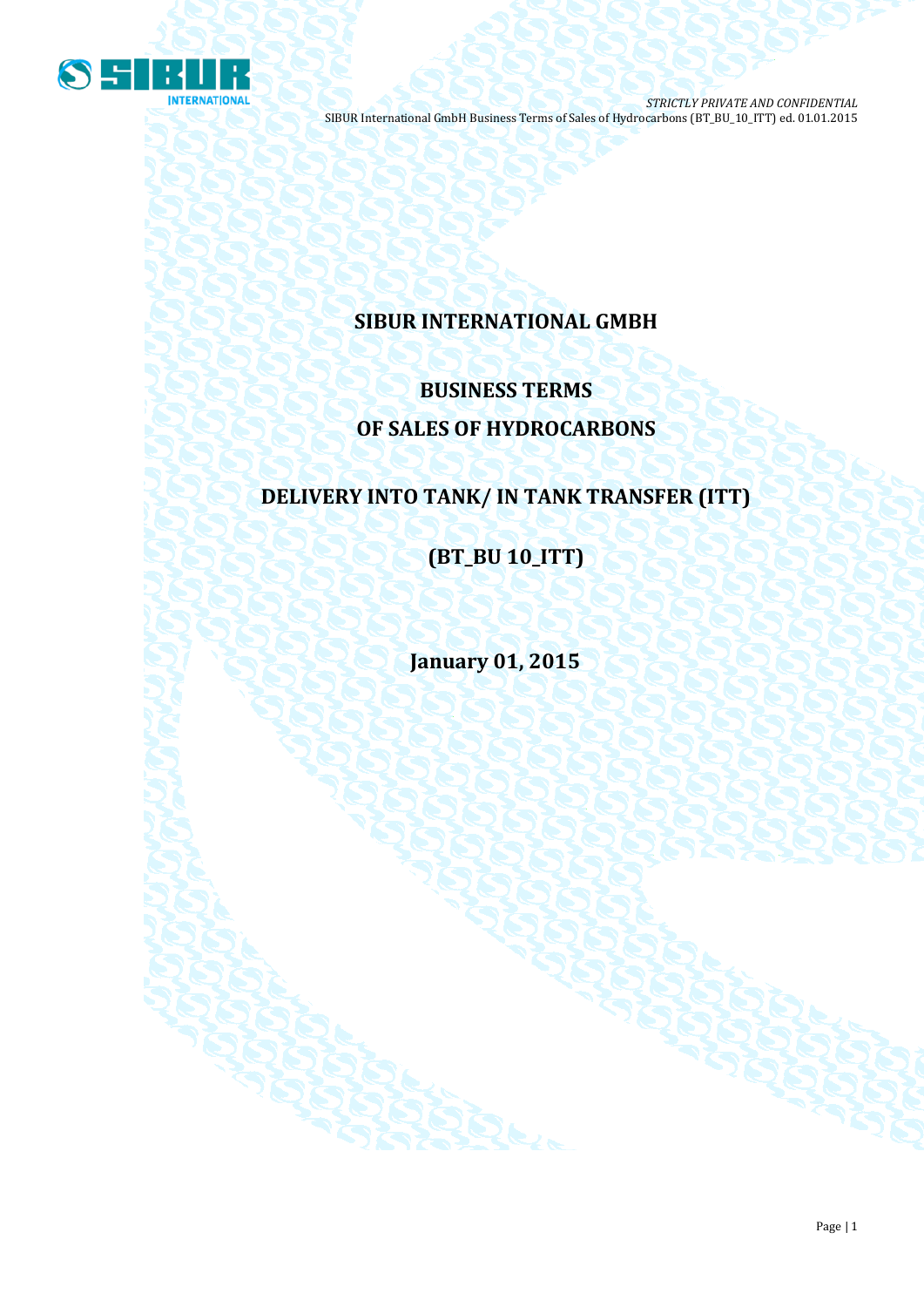

# **CONTENTS**

**INTRODUCTORY PROVISIONS 3** 

**PARAGRAPH I Goods** 3

**PARAGRAPH II**  $\mathbf{Quality}$   $\begin{pmatrix} 1 & 3 \end{pmatrix}$ 

**PARAGRAPH III Quantity** 4

**PARAGRAPH IV Delivery basis** 6

**PARAGRAPH V** Transportation **Produced a Produced A Produced** A Produced A Produced A Produced A Produced A Produced A Produced A Produced A Produced A Produced A Produced A Produced A Produced A Produced A Produced A Produced A Produce

**PARAGRAPH VI Shipment period** 7

**PARAGRAPH VII Laytime** 7 **2008 2008 2008 2008 2008 2008 2008 2008 2008 2008 2008 2008 2008 2008 2008 2008 2008 2008 2008 2008 2008 2008 2008 2008 2008 2008 2008 2008 2008 2008**

**PARAGRAPH VIII Demurrage** 7

**PARAGRAPH IX Price** 7

**PARAGRAPH X Payment terms** 8

**PARAGRAPH XI Responsibilities of the parties** 10

**PARAGRAPH XII Duration** 12

**ANNEX 1 Contract template** 14 **ANNEX 2 Guarantee template** 15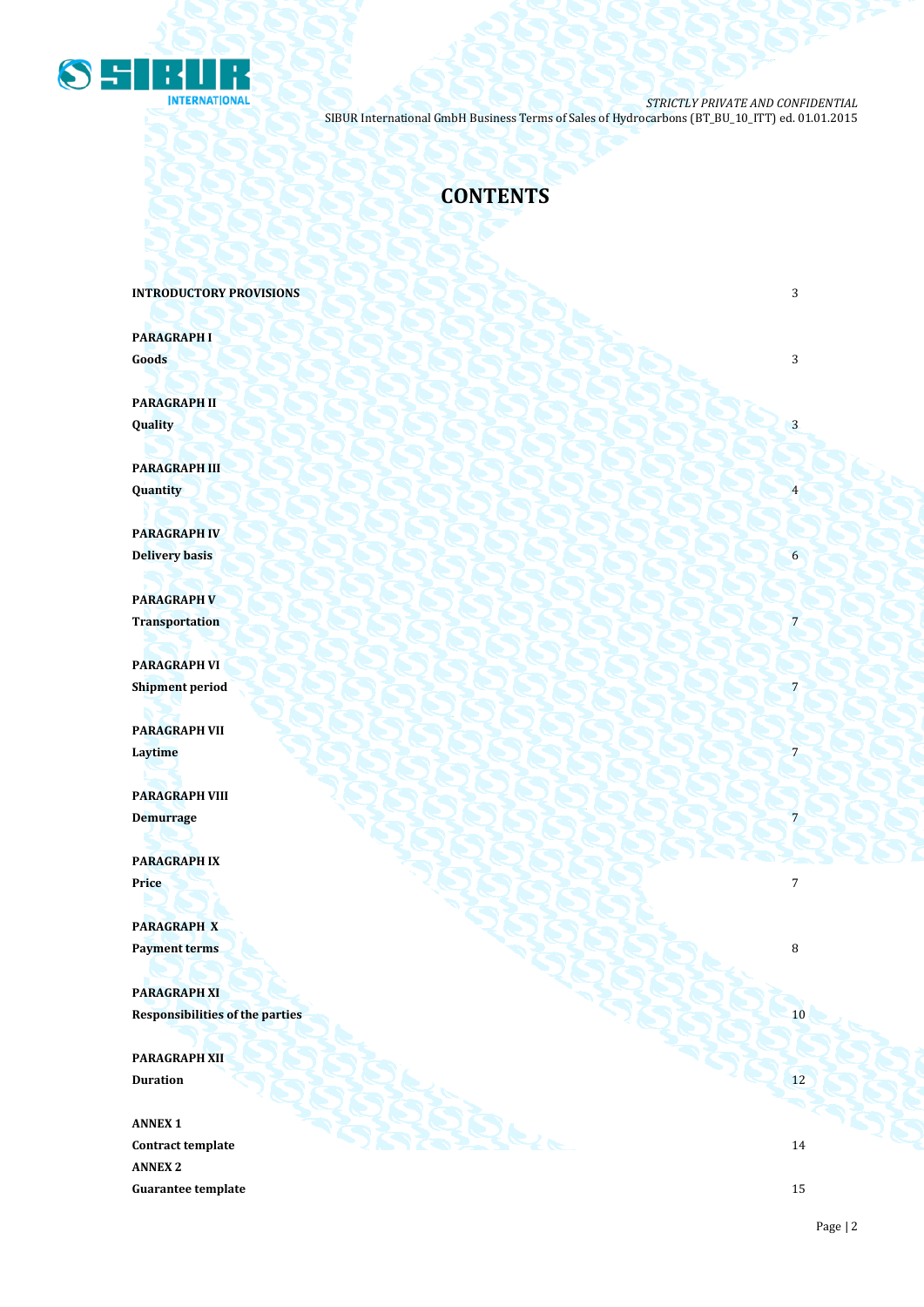

## **INTRODUCTORY PROVISIONS**

- **A.** These Business Terms ("Business Terms") shall apply to all agreements for sale of goods ("Contract") executed by and between SIBUR International GmbH ("Sibur") and Buyer that incorporate these Business Terms by reference. The version of these Business Terms published by Sibur (whether delivered by Sibur to Buyer before or upon the entry into the Contract or, if not so delivered, then as published on the website [http://www.sibur-int.com\)](http://www.sibur-int.com/) as of the date when the Contract takes effect shall apply to the relevant Contract. The Business Terms may be amended, revised, restated or supplemented by Sibur from time to time.
- **B.** These Business Terms are accompanied and supplemented by the General Terms of SIBUR International GmbH for sales of petrochemicals and hydrocarbons ("General Terms"). The version of the General Terms published by Sibur (whether delivered by Sibur to the Buyer before or upon the entry into the Contract or, if not so delivered, then as published on the website [http://www.sibur-int.com\)](http://www.sibur-int.com/) as of the date when the Contract takes effect shall apply to the relevant Contract. The Parties agree that the General Terms are incorporated into these Business Terms by reference and that they apply to the Contract.
- **C.** If there is any conflict, ambiguity or inconsistency between General Terms, the Business Terms the Contract and/or Incoterms, the order of priority of such documents (from highest to lowest) shall be as follows:

1.the Contract;

- 2.the Business Terms;
- 3.the General Terms; and
- 4.Incoterms
- **D.** All terms used, but not defined herein shall have the respective meanings set forth in the Contract and/or the General Terms, and/or Incoterms.

## **PARAGRAPH I GOODS**

1.1. Seller shall deliver the Goods to Buyer in accordance with the Contract.

# **PARAGRAPH II QUALITY**

- **2.1.**Buyer upon Seller's prior written request shall send to Seller samples of the Goods for testing. Seller may at its own discretion and at its own expense perform such testing based on the TU and/or ASTM methods or initiate an inspection in accordance with Section 2.2. In the event either Party does not agree with the results of the test(s) made by the Seller in accordance with this Section 2.1., the quality inspection shall be performed by an independent Inspector in accordance with Section 2.2. hereof.
- 2.2. Unless otherwise agreed by the Parties in the Contract, the quality of the Goods shall be determined at the Terminal by its operator in accordance with the standard practice of the Terminal at the time of delivery. Such determination shall be witnessed and/or certified by an independent Inspector of an internationally recognised inspection company mutually agreed between the Parties and appointed by Seller.
- 2.3. The inspection results shall be documented in the Inspector's Report and shall be conclusive and binding on the Parties for invoicing purposes and for quality purposes and shall be final and binding for both Parties, except in case of fraud or manifest error.
- 2.4. In the event that the quality of the Goods does not conform with the contractual Specification, the Parties shall discuss Buyer's remedies for such non-conforming Goods. The remedies may include, for example, a Price adjustment for the Goods. The outcome of the Parties' discussion shall be documented in a written Amendment to the Contract.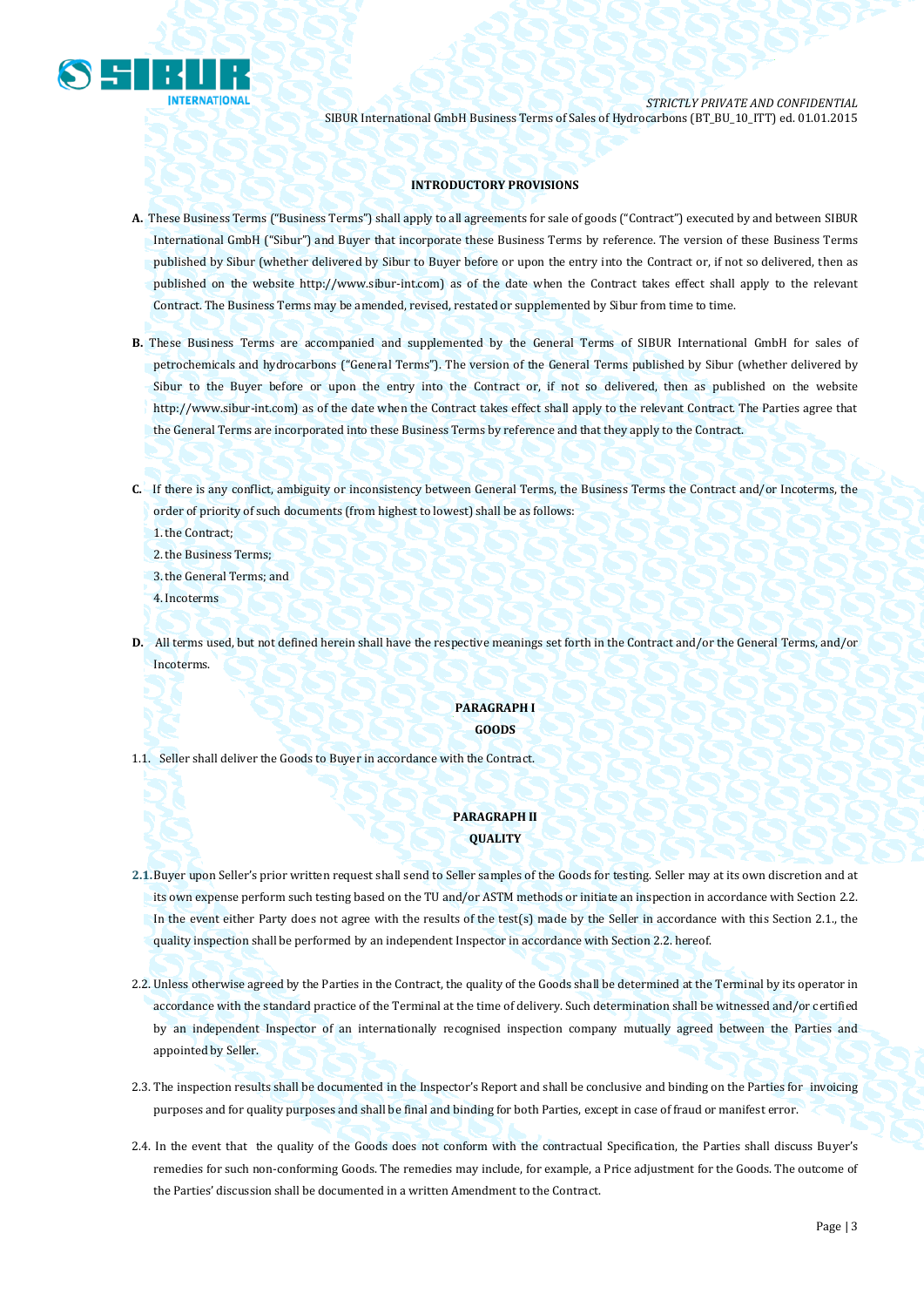

- 2.5. The costs of the inspection (under Section 2.1.) shall be equally shared between Seller and Buyer. Any other inspections and related services, requested by Buyer, shall be performed at Buyer's sole expense.
- 2.6. The Party initiating the inspection shall ensure that the Inspector issues the Inspector's Report to Seller and Buyer as soon as practicable and retains any samples taken for at least ninety (90) Days from the date of inspection.
- 2.7. **Claims**

Unless otherwise specified in the Contract claims if any on quality of the Goods to be provided by the Buyer to the Seller according to Part II of the General Terms.

# **PARAGRAPH III QUANTITY**

- 3.1. Unless the Contract provides otherwise, the quantity inspection (if any) shall be determined at the Terminal by its operator in accordance with the standard practice of the Terminal at the time of delivery and witnessed and/or certified by an independent Inspector of an internationally recognised inspection company mutually agreed between the Parties and appointed by Seller.
- 3.2. The quantity inspection of the liquid Goods shall be as per the volume in vacuum (unless the Contract explicitly provides for measurement in atmospheric pressure). The inspection results shall be documented in the certificate of quantity issued by the Inspector and shall be conclusive and binding on the Parties for invoicing purposes, except in case of fraud or manifest error.
- 3.3. Unless the Contract provides otherwise, the Planned Contract Quantity and/or the Planned Monthly Quantity (as the case may be) specified in the Contract shall be subject to a tolerance of plus/minus ten per cent (+/- 10 %) at Seller's discretion.
- 3.4. The Actual Contract Quantity and/or Actual Monthly Quantity (as appropriate) delivered under the Contract shall be equal to the quantity specified in the Certificate of In-tank title transfer (the "Certificate of ITTT") issued and duly signed by the appropriate Terminal operator and the Inspector. If there is no deviation between the Actual Contract Quantity/Actual Monthly Quantity and the Planned Contract Quantity/the Planned Monthly Quantity, subject to a tolerance of one half of one per cent (0.5 %) (the "Permitted Deviation"), Buyer shall accept the Goods with the quantity specified in the Certificate of ITTT. The Parties acknowledge and agree that in no event shall Seller be considered to be in breach of its obligations in respect of the delivery of the Goods in the quantity under the Contract and Buyer shall not be entitled to claim any losses or liquidated damages, or any other claims concerning any quantity deviation below the Permitted Deviation. All claims concerning quantity deviation in excess of one half of one per cent (0.5 %) shall be submitted by Buyer according to Section 3.9.
- 3.5. The Actual Contract Quantity shall be the basis for determining the Total Goods Value.
- 3.6. If Seller is not able to deliver the Planned Monthly Quantity or the Planned Contract Quantity of the Goods within a relevant period because of a reduction in the Manufacturer's production capacity, Seller shall give Buyer notice of this as soon as reasonably practicable, upon which the Parties shall mutually agree delivery terms for the outstanding quantity of the Goods, and Seller's suggestions shall be taken into account. However, Seller shall at no time be required to deliver more Goods than the Manufacturer makes available at the relevant time. The Parties acknowledge that the remedy provided in this Section will be the sole remedy that Buyer will have in the event Seller does not deliver the Planned Monthly Quantity or the Planned Contract Quantity of Goods during any relevant period.
- 3.7. In the event that Buyer orders less Goods than the Planned Monthly Quantity or the Planned Contract Quantity for a relevant period, Seller at its own discretion may elect either: (i) to agree to deliver the outstanding quantity of the Goods in the next period (the delivery schedule shall be decided by Seller taking into account Buyer's suggestions); or (ii) request the payment of ten per cent (10%) of the Price of the outstanding quantity of the Goods as liquidated damages (the Parties agree that the above amount is a genuine pre-estimate of liquidated damages Seller will suffer if the Seller delivers a quantity of Goods less than the Planned Monthly Quantity or the Planned Contract Quantity. Without prejudice to the above, if the amount of actual damages exceeds the above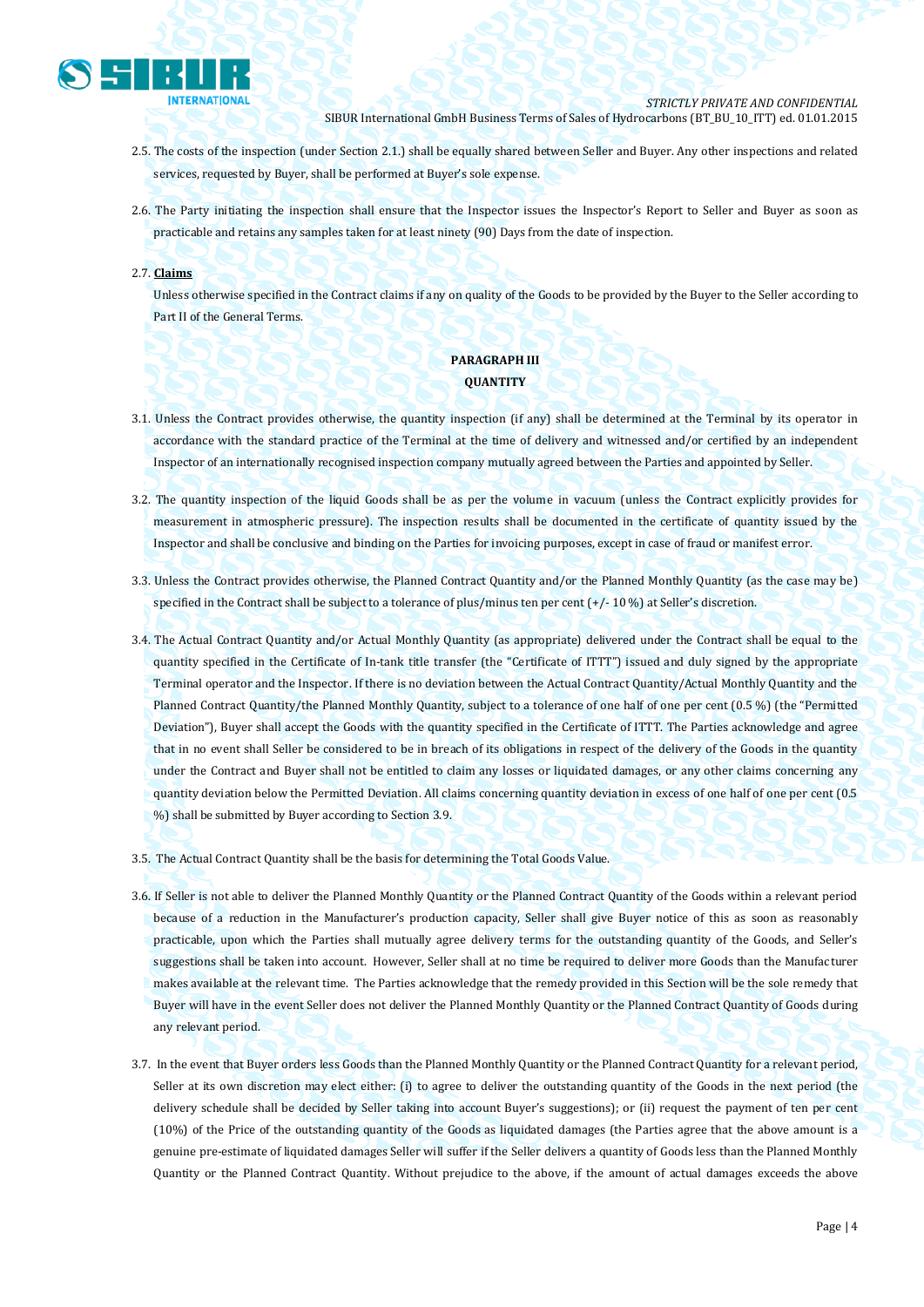

amount, Seller may claim the actual amount of damages without limitation). Seller shall notify the Buyer the option it chooses to proceed in writing. However, failure to notify will not evidence the waiver of Seller's rights described above.

#### 3.8. **Deviation from the Planned Amount of the Goods**

- a) In case the Actual Contract Quantity or the Actual Monthly Quantity (as the case may be) is in excess of one hundred per cent (100%) but less than or equal to (one hundred and ten per cent (110%) of the Planned Contract Quantity or the Planned Monthly Quantity respectively Buyer shall effect the payment of such outstanding balance within five (5) Days of an appropriate Seller's invoice.
- b) In case the Actual Contract Quantity or the Actual Monthly Quantity (as the case may be) is less than one hundred per cent (100%) but in excess of or equal to ninety per cent (90%) of the Planned Contract Quantity or the Planned Monthly Quantity respectively, Seller at its own decision may elect either: (i) to deliver the Planned Contract Quantity or the Planned Monthly Quantity (as applicable) in future Shipments, or (ii) refund Buyer'a Prepayment for the Goods not delivered within three (3) Days after the execution of the respective Verification Act (option (ii) is not applicable when the Contract provides for payment for Goods in arrears); or (iii) apply the Buyer's Prepayment to future Shipments of Goods to the extent of the value of Goods not delivered. In either event the conditions set forth in this Section shall be Buyer's sole and exclusive remedy for such Shipment, howsoever caused, always excepting fraud, and Seller shall have no other liability to Buyer whatsoever.
- c) In the event that the Actual Contract Quantity or the Actual Monthly Quantity (as the case may be) is in excess of one hundred and ten per cent (110%) of the Planned Contract Quantity or the Planned Monthly Quantity respectively, Buyer at its own discretion shall elect either: (i) to return any quantity in excess of one hundred and ten per cent (110%) of the Planned Contract Quantity or the Planned Monthly Quantity respectively to Seller at Seller's expense, or (ii) to retain any Goods quantity in excess of one hundred and ten per cent (110%) of the Planned Contract Quantity or the Planned Monthly Quantity respectively upon its agreement to pay the Price for the entire quantity taken provided that any of such Buyer's decisions shall be made within one (1) Day after Delivery Date of the respective Goods. The payment for such Goods shall be made by Buyer within five (5) Days after Seller's invoice date.
- d) In the event that the Actual Contract Quantity or the Actual Monthly Quantity (as the case may be) is less than ninety per cent (90%) of the Planned Contract Quantity or the Planned Monthly Quantity respectively, Buyer has the right to require Seller to pay to Buyer direct losses incurred by Buyer in connection with the event where Actual Contract Quantity or the Actual Monthly Quantity (as the case may be) is less than ninety per cent (90%) of the Planned Contract Quantity or the Planned Monthly Quantity respectively, provided that such direct losses are evidenced by the sufficient documents; such payment shall be made within seven (7) Days after the execution of the respective Verification Act by the Parties. It is expressly mutually agreed and acknowledged by the Parties that in any case maximum amount of the direct losses may not exceed ten per cent (10%) of the Price of the Goods which were not delivered. Subject to all other conditions hereof, where Seller is exempt from any liability (responsibility), in either event Buyer's rights set forth in this Section shall be Buyer's sole and exclusive remedy for such short delivery, howsoever caused, always excepting fraud, and Seller shall have no other liability to Buyer whatsoever.
- e) In the event that the Actual Contract Quantity or the Actual Monthly Quantity (as the case may be) is in excess of one hundred and ten per cent (110%) of the Planned Contract Quantity or the Planned Monthly Quantity respectively and Buyer fails to state its intention to return excess the Goods within the period specified above, Buyer will be deemed irrevocably to have retained the excess the Goods and will accordingly pay for the excess the Goods retained within five (5) Days after Seller's invoice.
- f) In the event that the Actual Contract Quantity or the Actual Monthly Quantity (as the case may be) is less than ninety per cent (90%) of the Planned Contract Quantity or the Planned Monthly Quantity respectively and Buyer fails to state request to compensate within ten (10) Days after the Delivery Date, Buyer will be deemed irrevocably agreed with Seller's obligation to meet the Planned Contract Quantity or the Planned Monthly Quantity respectively (as the case may be) in further deliveries.

### **3.9. Claims.**

Unless otherwise specified in the Contract claims if any on quantity of the Goods to be provided by the Buyer to the Seller according to Part II of the General Terms.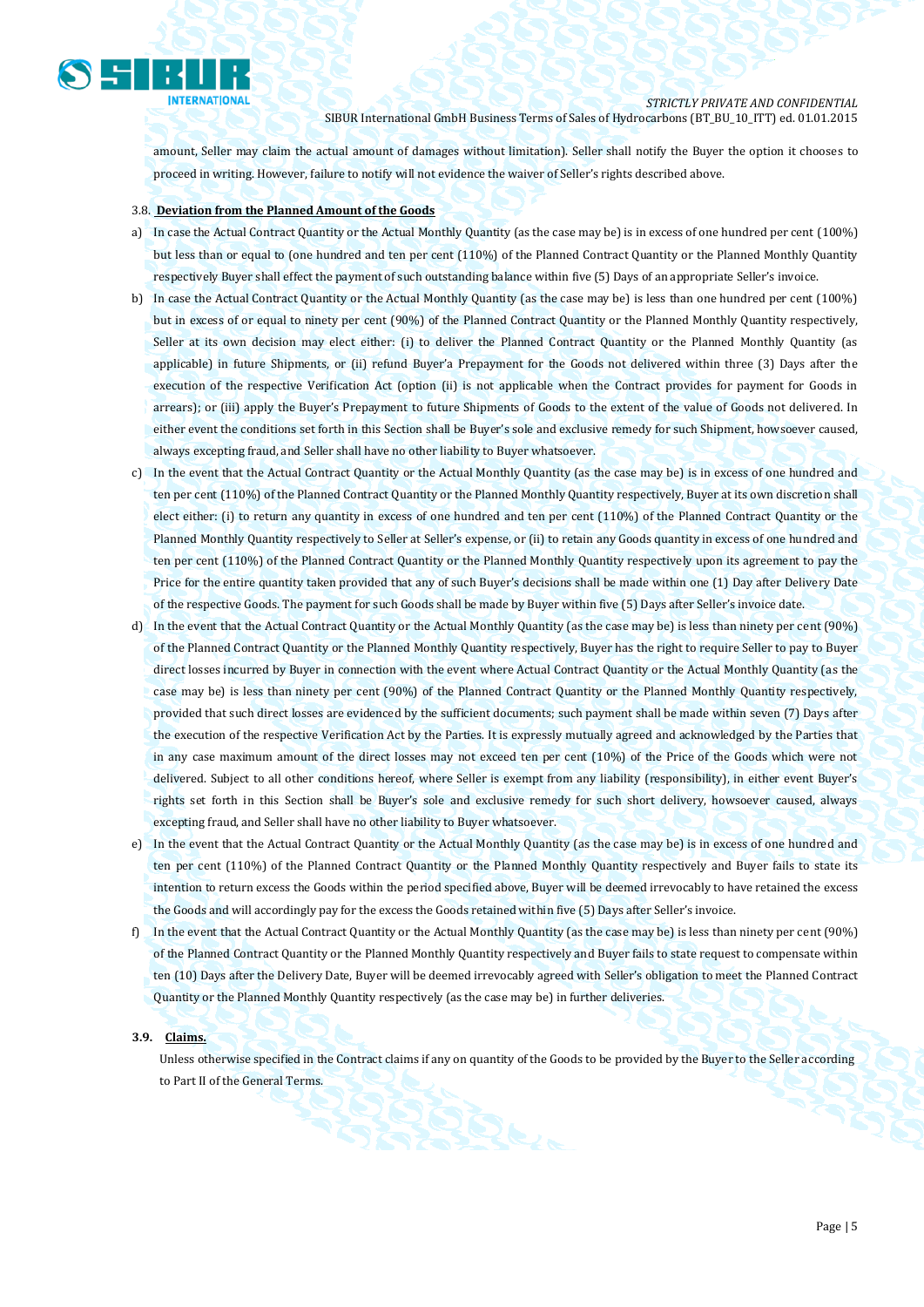

# **PARAGRAPH IV DELIVERY BASIS**

#### 4.1. G**eneral Delivery Terms**

Seller shall use its reasonable endeavours to dispatch the Goods on the definite date or in any Day within the Shipment period (as the case may be), as specified in the Contract, but the time of dispatch shall not be of the essence. Seller shall notify Buyer immediately if the time of dispatch for the Goods cannot be met; in such a case the Parties shall re-schedule in good faith

## 4.2. **Transfer of risk and title**

- 4.2.1. The title and risk of loss and damage to the Goods shall transfer or deemed to be transferred from Seller to Buyer at the Delivery Date, unless otherwise provided herein, the General Terms and/or in the Contract. For the purposes of this Sections the Delivery Date shall mean the date of Goods transfer from Seller's tank into Buyer's tank at the Terminal as specified in the Certificate of ITTT issued and duly signed by the appropriate Terminal operator and the Inspector.
- 4.2.2. Notwithstanding the provisions of Section 4.2 hereof, any loss of, or damage to, the Goods occurring before or at the time of title transfer, that is caused by or attributable to Buyer or the receiver of the Goods or any of their respective contractors, agents or employees shall be for account of Buyer.
- 4.2.3. The Parties agree that the transfer of title and risk to the Goods is not conditional upon delivery of the necessary transfer documentation relating to the Goods produced by Terminal or any other documentation.

#### 4.3. **Requirements for the Transport**

The Transport designated for delivering the Goods shall comply with all applicable Laws in force at the Terminal and regulations and requirements of whatever nature as detailed.

#### 4.4. **Nomination procedures.**

Nominations of the Transport shall be made as determined in the Contract or, if not specified, in accordance with the standard operating procedures of the Terminal.

#### 4.5. **Taxes, Duties, Other Charges and Costs**

- 4.5.1. Seller shall be liable for all costs imposed or levied on the Goods prior to risk and title to the Goods passing to Buyer, including but not limited to all taxes, duties, imposts, charges, fees and dues. Buyer shall be liable for all costs imposed or levied on the Goods after taking risk and title, including but not limited to all taxes, duties, imposts, charges, fees and dues, and, in the case of taxes only, even if the tax laws are amended and such changes are applied retroactively, after the passing of risk and title to the Goods to Buyer has taken place.
- 4.5.2. Should Value Added Tax (VAT), Mineral Oil Tax (MOT), Excise Duty (ED) or other tax or duty be applicable from the sale of the Goods or the transfer of risk and title therein (which, without limitation, may be levied depending on the destination of, use of and/or documentation of the Goods), Seller shall invoice Buyer for these unless Buyer can prove to Seller that the purchase of the Goods is exempt therefrom, in which case Buyer shall provide proof of such exemption (including but not limited to the destination and use of the Goods) satisfactory to Seller.
- 4.5.3. Buyer shall indemnify Seller against all costs, penalties and interest associated with the payment or recovery of any taxes and/or duties where the documentation provided by Buyer relating to the tax or duty fails to comply with the necessary requirements, including but not limited to timelines, and any circumstance of fraud or misrepresentation.
- 4.5.4. Seller shall use its reasonable endeavours to ensure that the correct tax or duty is payable on the sale of the Goods and mitigate unnecessary costs and charges to Buyer. Should taxes and/or duties which are payable by or on behalf of Buyer be subsequently recoverable by Seller, Seller shall inform Buyer and then Seller shall use its reasonable endeavours, at Buyer's expense and cost, to obtain a credit or repayment in respect of such taxes and/or duties. If Seller succeeds at recovering any repayment, Seller shall pay it to Buyer within seven (7) Days of receiving the credit or repayment, after first deducting any costs, charges and taxes incurred by Seller associated with such credit or repayment.
- 4.5.5. Buyer shall pay Seller for any other expenses, costs or charges that Seller incurs or is subject to, arising directly as a result of a transfer of the Goods made under the Contract, provided that such expenses, costs or charges are not expressly stated to be for Seller's account, pursuant to the Contract.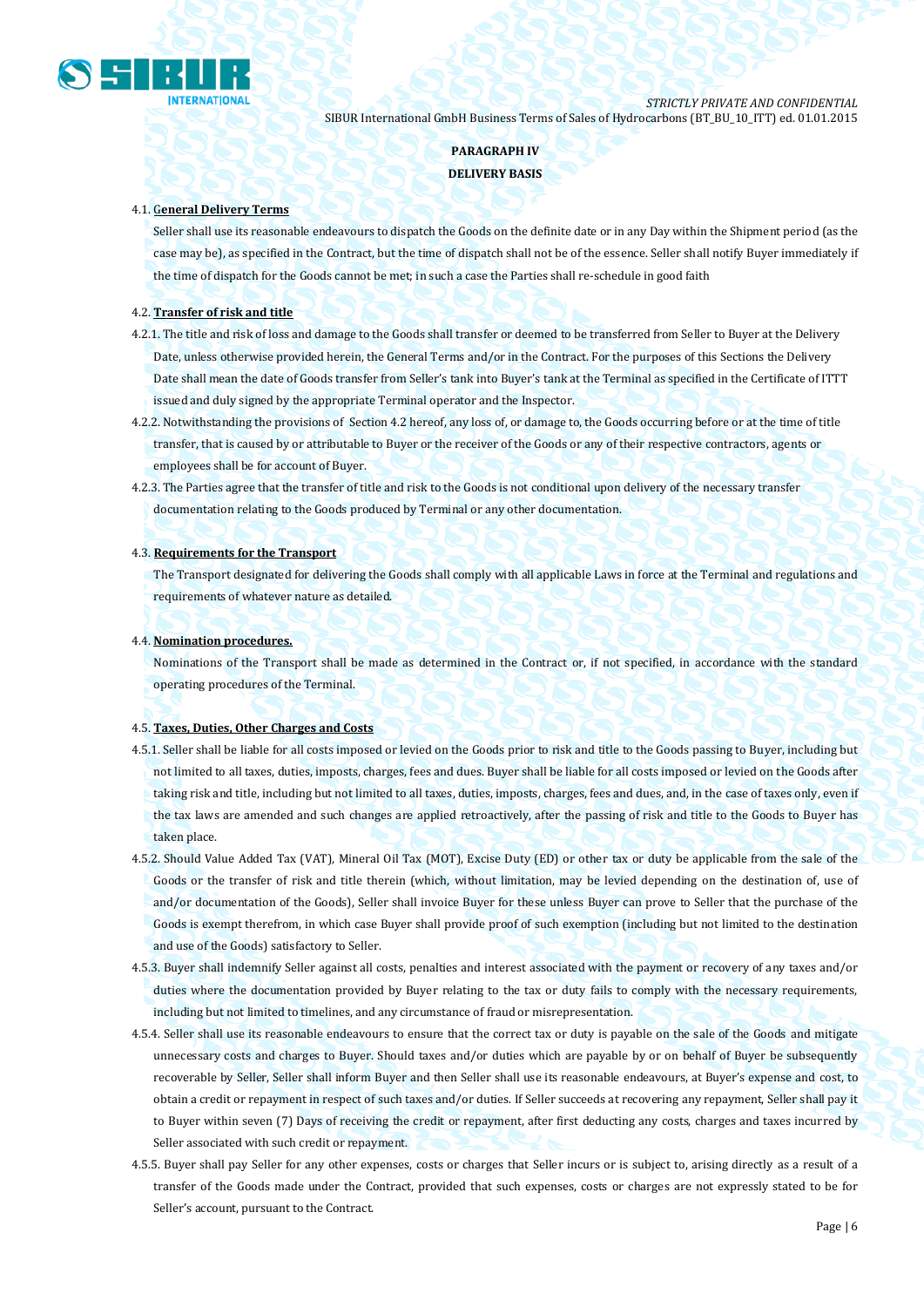

# **PARAGRAPH V**

**TRANSPORTATION** *Not applicable for delivery into tank/ in tank transfer.*

# **PARAGRAPH VI SHIPMENT PERIOD**

6.1. The Shipment Date shall be specified in the Contract and shall be not of the essence.

- 6.2. (i) If the Parties agree that the Shipment period shall be any month of a year without indication of the dates, and (ii) if within ten (10) Days prior to the last Day of such month the dates of dispatch are not agreed by the Parties, Seller shall be entitled not to deliver the respective Shipment and/or sell such Shipment to any Third party and shall not be liable to Buyer for such
	- non-delivery or for any losses and expenses incurred by Buyer. If Seller decides to sell the respective Shipment to any Third party Buyer shall reimburse to Seller all expenses arising out and/or in connection with such sales.

## **PARAGRAPH VII LAYTIME**

*Not applicable for delivery into tank/ in tank transfer.*

# **PARAGRAPH VIII DEMURRAGE**

*Not applicable for delivery into tank/ in tank transfer.*

# **PARAGRAPH IX PRICE**

9.1. The Price for the Goods shall be determined in the Contract.

- 9.2. Should the final Price for the Goods not be known at the time of invoicing, Seller shall prepare a provisional invoice based upon the pricing information available at the time and Buyer shall make payment against the provisional invoice. The provisional invoice shall, unless otherwise agreed between the Parties in the Contract, be based upon one hundred per cent (100 %) of the quantity specified in the bill(s) of lading and the preliminary Price calculated based on the formula specified in the Contract.
- 9.2.1. If the amount paid by the Buyer against provisional invoice for the Goods is less than the amount due to be paid for the Actual Contract Quantity at the agreed (final) Price, calculated according to the formula specified in the Contract, Buyer shall effect the payment of such outstanding balance within three (3) Business days of the receipt of Seller's final invoice which shall be prepared as soon as practicable after all the relevant pricing information becomes available to Seller.
- 9.2.2. If the amount paid by the Buyer against provisional invoice for the Goods exceeds the amount due to be paid for the Actual Contract Quantity at the agreed (final) Price, calculated according to the formula specified in the Contract, Seller shall issue the final invoice (which shall be prepared as soon as practicable after all the relevant pricing information becomes available to Seller) and request Buyer if (i) such difference between the amounts will be applied to the further deliveries if applicable or (ii) Seller shall return such difference between the amounts within three (3) Business days of a mutually acceptable appropriate Verification Act being executed by the Parties. If Buyer selects option (ii), then Seller shall prepare and send the Verification Act to Buyer within two (2) Business Days upon receipt of Buyer's respective decision in writing.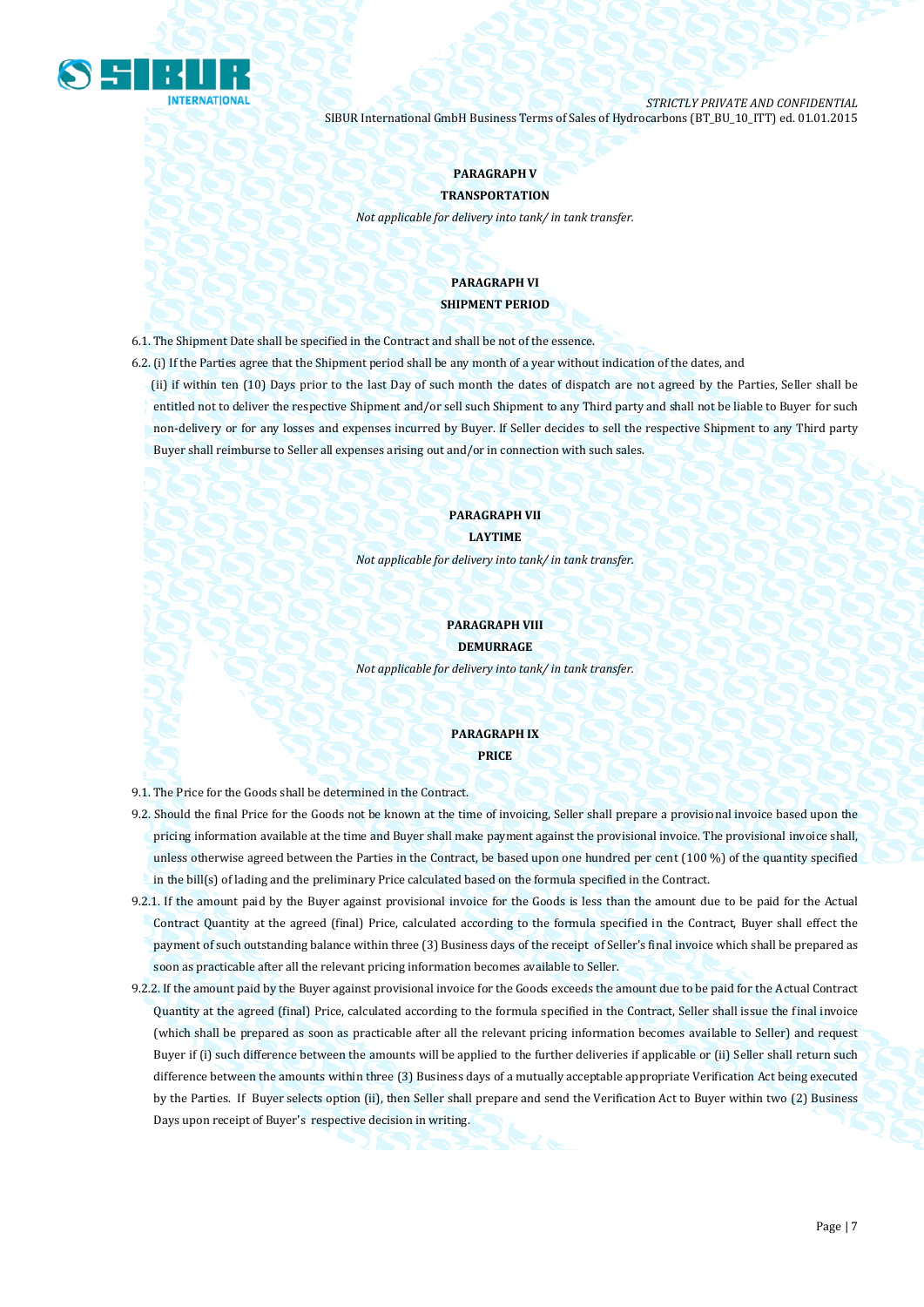

## **PARAGRAPH X**

## **PAYMENT TERMS**

*Unless otherwise specified in this Business Terms general payment terms shall be in accordance with Part III ("GENERAL PAYMENT TERMS") of the General Terms*

## **Section 10.1. Prepayment (advance payment)**

*This Section 10.1 applies to Contracts specifying Prepayment, unless the Contract provides otherwise*

### 10.1.1. Buyer shall pay for the Goods as follows:

- i. The Buyer shall pay one hundred per cent (100%) of the amounts specified in Seller's proforma invoice in advance of delivery within five (5) Business Days after the date of the invoice but no later than three (3) Business Days prior to the Goods' dispatch by the Manufacturer as indicated in the invoice.
- ii. Buyer shall payt by wire transfer and without deduction or setoff into Seller's bank account and Buyer shall indicate the number and the Signing Date of the Contract/Amendment and proforma invoice number in the payment reference .
- iii. If the amount paid by Buyer as Prepayment for the Goods is less than the amount due to be paid for the Actual Contract Quantity or the Actual Monthly Quantity (as the case may be) Buyer shall pay the outstanding balance within five (5) Days of Seller's invoice for the balance.
- iv. If the amount paid by Buyer as Prepayment for the Goods exceeds the amount due to be paid for the Actual Contract Quantity or the Actual Monthly Quantity (as the case may be) the Parties shall mutually agree whether (i) the difference will be applied to future Shipments, if applicable or (ii) the Seller shall return such difference between the amounts within five (5) Business Days of the signing of the Verification Act by the Parties.

### **Section 10.2. Post payment**

*This Section 10.2 applies to Contracts specifying Post payment***,** *unless the Contract provides otherwise*

- 10.2.1 Buyer shall pay one hundred per cent (100%) of the amounts specified in Seller's invoice not later than the date specified in the Contract.
- 10.2.2 Partial payments shall be allowed, subject to subsection10.2.1 above.

### **Section 10.3. Letter of Credit**

### *This Section 10.3 applies to Contracts specifying Letter of Credit, unless the Contract provides otherwise*

- 10.3.1 Issuance of the Letter of Credit. Buyer shall procure issuance of the Letter of Credit within five (5) Business Days from the Signing Date in accordance with these Business Terms and the Contract.
- 10.3.2 Validity period of the Letter of Credit. The validity period for the Letter of Credit shall cover the payment period in the Contract plus thirty (30) Days, provided, however, that the total minimum validity period shall be no less than ninety (90) Days. Buyer shall procure that the validity period of the Letter of Credit shall be extended if a Force Majeure Event extends the payment period under the Contract.

### 10.3.3 Documents

Buyer shall procure that:

(a) the only documents required to be presented by Seller to collect under the Letter of Credit shall be the following:

- i. Seller's invoice (fax or email copy); and
- Certificate of ITTT:
- (b) documents prepared in Russian are acceptable; and
- (c) minor mistakes and misprints in the documents are acceptable.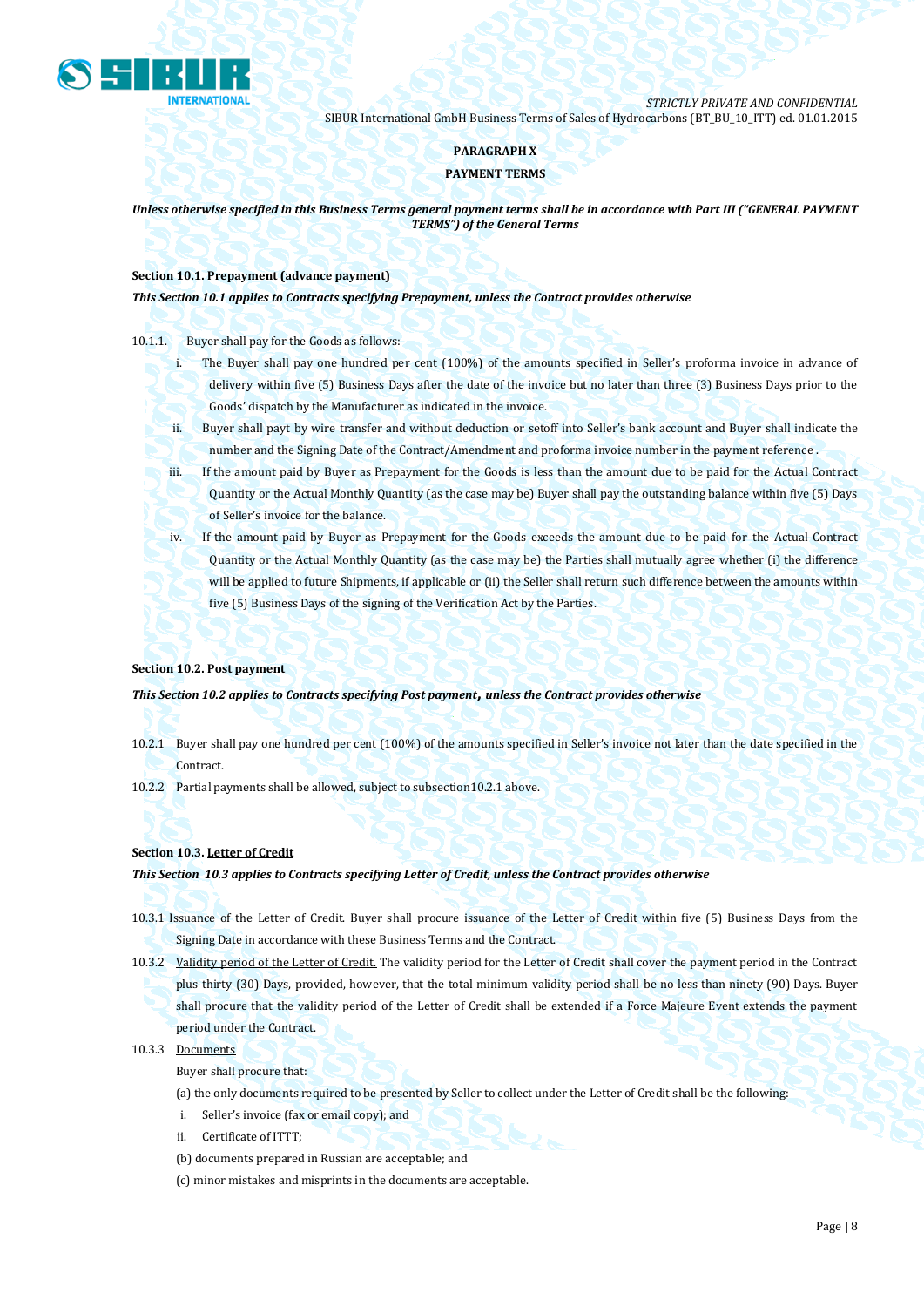

#### 10,3.4 Letter of Credit Conditions

The payment for the Goods shall be effected by Buyer as follows:

- i. Buyer shall procure issuance in favour of Seller an irrevocable and divisible Letter of Credit payable at sight in strict accordance with the terms and from a bank and in a form confirmed in writing by Seller but in any case prior to the dispatch of Goods;
- ii. Buyer shall provide Seller with the draft of such irrevocable Letter of Credit for Seller's preliminary written approval;
- iii. Expenses in connection with the opening, amendment and utilisation of the Letter of Credit shall be paid by Buyer; and
- iv. The Letter of Credit shall be issued in the amount of one hundred and ten per cent (110%) of the Price multiplied by the Shipment quantity of the Goods to be delivered.

#### **Section 10.4. Security of the Buyer's Payment Obligations**

*This Section 10.4 applies to Contracts specifying the Security of the Buyer's payment obligations*

#### 10.4.1 **Stand-by Letter of Credit**

a)Issuance of Stand-by-Letter of Credit. The Buyer shall procure the issuance of a Stand-by Letter of Credit within five (5) Business Days from the Signing Date in accordance with these Business Terms and the Contract.

- b) Validity period. The validity period for the Stand-by Letter of Credit shall be ninety (90) Days.
- c)Stand-by-Letter of Credit procedure. If Buyer fails to pay one hundred per cent (100%) of the amount specified in Seller's invoice within the time specified in the Contract the Seller may immediately look to the Stand-By Letter of Credit against the presentation by Seller to Seller's bank (as specified in Seller's invoice) of the following documents:
- i. Seller's (Beneficiary) letter with the following statements (telex, fax or email acceptable):
	- the Seller has delivered the Goods in conformity with the Contract and these Business Terms and the invoice has been sent to the Buyer; and
		- payment of Seller's invoice for delivery of the Goods is properly due to the Seller, and such payment has not been made to the Seller by the Buyer within the terms of the Contract;

ii. copy of the Seller's invoice (telex, fax or email acceptable);

iii. Certificate of ITTT (telex, fax or email acceptable).

d) Stand-by Letter of Credit Conditions. Buyer shall pay for the Goods as follows:

**i.** Buyer shall procure issuance in favour of the Seller an irrevocable Stand-By Letter of Credit payable in accordance with the terms and from a bank and in a form confirmed in writing by Seller but in any case prior to the Goods' dispatch.

**ii.** The Stand-By Letter of Credit shall be issued for the amount of one hundred and ten per cent (110 %) of the Planned Contract Quantity or the Planned Monthly Quantity (as the case may be) and shall be valid for a period specified in the Contract. Buyer shall procure the extension of the validity period of the Stand-by Letter of Credit to the extent that the payment period is extended by a Force Majeure Event.

**iii.** Buyer shall provide Seller with a draft of such Stand-By Letter of Credit for Seller's preliminary written approval.

**iv.** Expenses in connection with the opening, amendment and utilisation of the Stand-By Letter of Credit shall be paid by Buyer.

**v.** Any and all costs, loss or damage incurred by Seller as a result of Buyer's failure to comply with this Section shall be for Buyer's account and Seller shall indemnify Seller and hold it harmless against all such costs, loss and damage.

#### 10.4.2**Parent company guarantee**

Upon Seller's request, Buyer shall provide Seller with, and shall procure delivery to Seller of, Buyer's parent company guarantee securing the performance of all the Buyer's obligations under the Contract (including these Business Terms and the General Terms) in the form at Annex 2 hereto. Such guarantee shall be provided within ten (10) Business Days after Seller's request and shall be in writing, in a form satisfactory to the Seller and issued for the term of the Contract plus six (6) months. If Buyer has no parent company satisfactory to Seller, the guarantee may be issued by an Affiliate(s) or other third party(ies) as agreed with Seller. Seller is not obliged to deliver the Goods until the requested guarantee is duly furnished and Buyer shall reimburse to Seller upon demand any and all related costs in connection with such delay. If Buyer delays the provision of the guarantee for more than ten(10) Business Days, Seller is entitled to terminate the Contract by written notice to Buyer.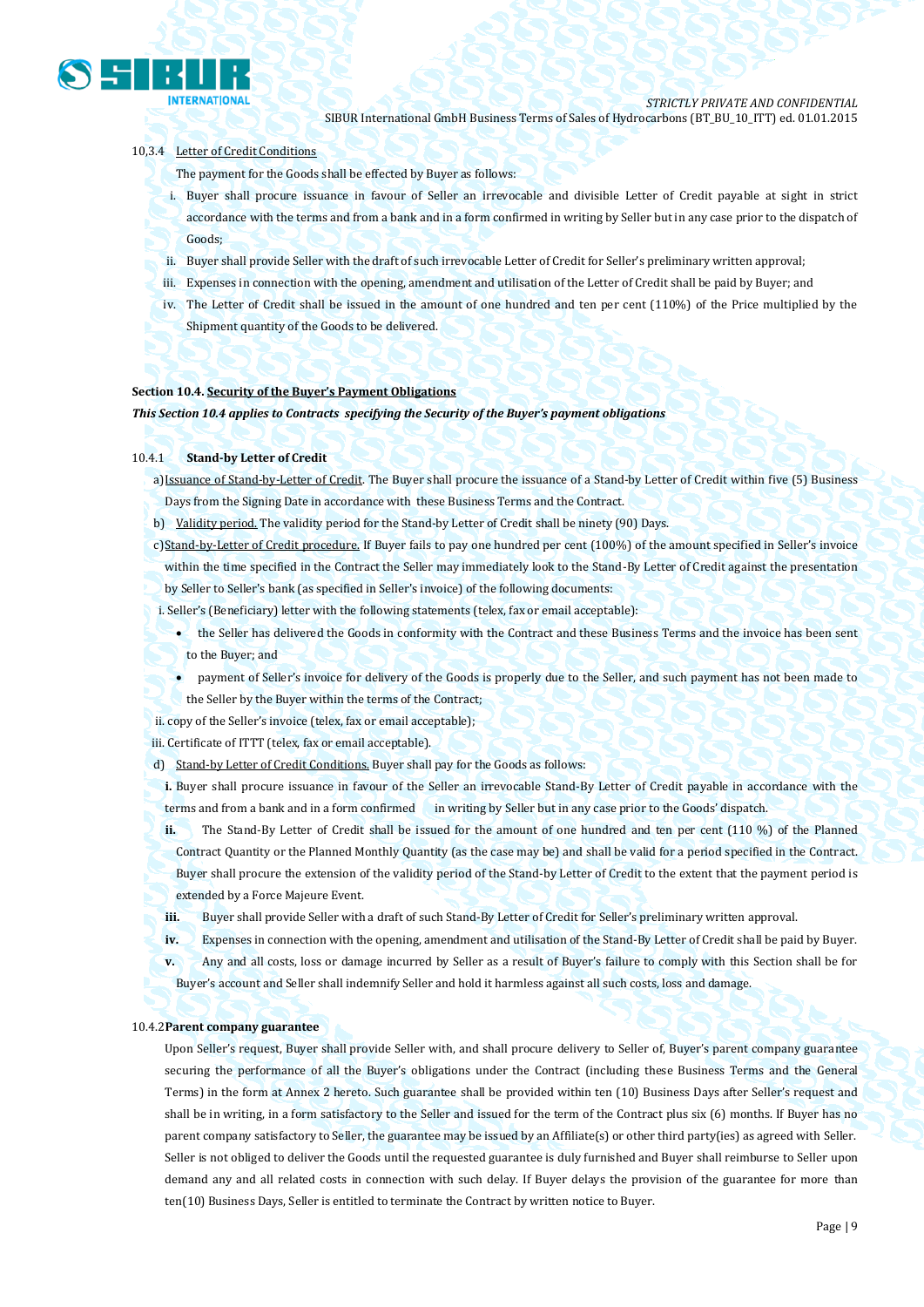

#### 10.4.3**Bank guarantee**

The Buyer shall provide Seller with an irrevocable and unconditional bank guarantee issued in favour of Seller and securing the performance of all of Buyer's obligations under the Contract. The bank guarantee shall be provided within ten (10) Business Days after the date of signing of the Contract and shall be issued for an amount and by a bank previously confirmed in writing by Seller but in any case prior to the Goods' dispatch. The bank guarantee shall be issued for the term of the Contract plus thirty (30) calendar days and shall be transferred by SWIFT or other interbank communications system via the bank of the Seller. Buyer shall procure issuance of and any amendment to the bank guarantee at its own expense.

Seller is not obliged to supply the Goods until the requested bank guarantee is duly furnished and the Buyer shall pay to Seller any and all related costs in connection with such delay. If the Buyer delays the provision of the bank guarantee for more than ten (10) Business Days, Seller may elect, at its own discretion, either to (di) change the payment terms of the Goods to Prepayment (Section 10.1. hereof), or (ii) suspend the performance of the Contract, or (iii) unilaterally terminate the Contract. Such suspension and/or termination shall not entitle the Buyer to claim for liquidated damages.

#### 10.4.4**Reinstatement of Guarantee**

If any guarantee, including but not limited to bank guarantee, of a parent company or of any other third party(ies) specified in the subsection 10.4.3. hereof and/or the Letter of Credit, and/or the Stand-by Letter of Credit, which were provided by the Buyer to the Seller in accordance herewith, ("Guarantees") ceases or threatens to cease to be effective and/or valid due to Sanctions, bankruptcy, insolvency, reorganization, liquidation, revocation of a licence or similar proceedings in respect of bank, parent company or any other third party(ies) specified in the subsection 10.4.2. hereof, and/or for any other reason, not related to the Seller, prior to the term herein stipulated, the Buyer shall procure the reissuance ofsuch Guarantee in compliance herewith, promptly but not later than ten (10) Days from the occurrence of any event indicated in this Section. Where Buyer fails to procure reinstatement of any Guarantee within the specified term, Seller is entitled upon written notice to Buyer to suspend performance of all and any obligations hereunder until the new Guarantee is provided, and/or cancel and/or resell or otherwise dispose of the Goods to any third party. Seller shall be not liable for such suspense of the obligation's(s') performance, and/or cancellation, and/or resale and any other disposal of the Goods. Buyer may not make any claims in connection with such acts of the Seller notwithstanding anything to the contrary herein and in the applicable Law.

In any case the Buyer shall reimburse to the Seller within seven (7) days from receipt of a written demand all and any costs, charges, expenses and losses, including related to storage, transport, resale and disposal of the Goods, demurrage incurred by the Seller in connection with non-performance or improper performance of obligation for the Guarantee's/Guarantees' reissue by the Buyer.

# **PARAGRAPH XI RESPONSIBILITIES OF THE PARTIES**

#### 11.1. **Delivery liquidated damages**

a. For each full Week of delay in Seller's delivery ofs the Goods commencing thirty (30) Days after the latest date within the Shipment period as specified in the Contract, the Buyer shall be entitled to demand liquidated damages from the Seller for such delivery delay in the amount equal to 0.1% (one tenth of one per cent) of the Price for the late delivered Goods per Day, up to a maximum of 10% (ten per cent) of the Price for the late delivered Goods.

b. The Parties acknowledge and agree that in no event shall the Seller be considered to be in breach under the Contract due to any late delivery and the Buyer shall not be entitled to liquidated damages until the Seller is at least more than 30 (thirty) Days late under the terms and conditions specified in the Contract. The Seller shall not be liable to the Buyer in liquidated damages for delay caused by a Force Majeure Event, failure or default on the part of the Buyer, or where the Seller is entitled to delay delivery pursuant to the terms of the Contract.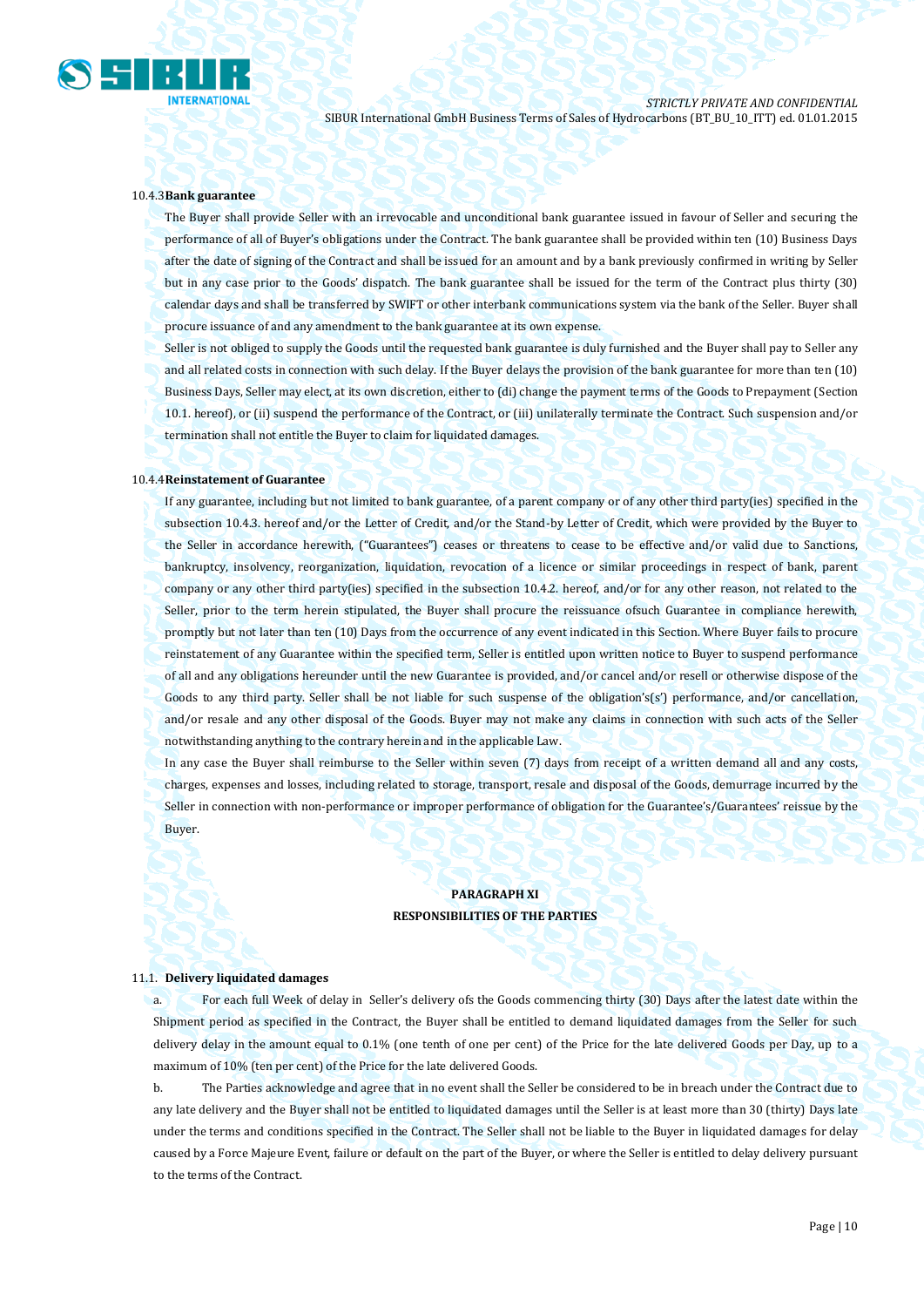

c. The Parties acknowledge and agree that in no event shall the Seller be considered to be in breach under the Contract due to any late delivery or non-delivery of the Goods and the Buyer shall not be entitled to claim any losses, or liquidated damages, or any other claims in case of the planned Manufacture production capacity repair; provided that the Seller shall notify the Buyer of such

repair not later than one week prior to the month when the repair is planned. The Parties acknowledge and agree that Seller's notification of the repair is enough and sufficient evidence and confirmation of the planned repair.

d. THE LIQUIDATED DAMAGES SET FORTH HEREUNDER TOGETHER WITH THE RIGHT OF TERMINATION SET OUT IN SECTION 12.3. HEREOF SHALL BE THE BUYER'S SOLE AND EXCLUSIVE REMEDIES FOR ANY LATE DELIVERY OF ANY GOODS OR PART THEREOF AND THE SELLER SHALL HAVE NO FURTHER LIABILITY WHATSOEVER, WHETHER IN CONTRACT, TORT (INCLUDING NEGLIGENCE OR STRICT LIABILITY).

- 11.2. **Interest for late payment.** In case the Buyer fails to comply with the terms of the payment set out in the Contract the Buyer shall pay to the Seller interest at the lesser of (i) one month LIBOR plus 4% (four per cent) per annum of the outstanding amount or (ii) the maximum allowed by applicable Law.
- 11.3. **Suspension.** If the conditions or terms of payment are breached by the Buyer the Seller may, at the Seller's option, either suspend delivery of the Goods to the Buyer or unilaterally terminate the Contract. Such suspension shall not constitute a delay for the purposes of liquidated damages.
- 11.4. **Late acceptance.** In the event that the Buyer fails or refuses to accept delivery of the Goods or any part thereof (i.e. have not commenced the accepting and unloading/loading of the Goods as the case may be; or furnished the Seller with explanation of delay and further instructions as regards the Goods satisfactory for the Seller); provided that such Goods have been delivered in accordance with the terms of the Contract, without prejudice to the Seller's other rights under the Contract or the applicable Law, the Seller is entitled to pass the Goods to a proximate logistic company or keeper at the Buyer's risk and expense of which the Buyer shall be notified within reasonable time. The Seller is entitled to exercise its right hereunder irrespective of whether the title to the Goods has passed to the Buyer under the Contract or not. The quantities of the Goods passed confirmed by such a logistic company or keeper shall be deemed as due confirmation of the quantities of the Goods delivered by the Seller; the term for quality claims for the Goods specified in Section 2.7 hereof shall commence as of the expiration of the laytime. The Seller shall be entitled to claim without limitation all and any transport and/or insurance cancellation costs, storage costs, additional transport costs, customs duties and other similar or related costs and all expenses arising out of or in connection with such late acceptance from the Buyer till the moment when the Goods are taken by the Buyer.
- 11.5. **The Seller's disposal rights.** In the event that the Buyer (or the Buyer's authorized representative, or the Buyer's Carrier, etc.) fails or refuses to accept delivery of the Goods or any part thereof within 5 (five) Days of the due date mutually agreed by the Parties, entirely without prejudice to the Seller's other rights under the Contract or the applicable Law, the Seller shall at its sole discretion be entitled to sell the quantity of the Goods which were not taken by the Buyer. The Seller is entitled to exercise its right hereunder irrespective of whether the title to the Goods has passed to the Buyer under the Contract or not. The Seller is also entitled either (i) to demand the Buyer to reimburse all Seller's costs of sale including, without limitation, storage costs, additional transport costs, customs duties, and other similar or related reasonable costs and expenses together with any difference in the price obtained for the Goods when compared to the Price of the Goods set out in the Contract; or (ii) to deduct the amount of the received advance payment (applicable to the prepayment) for the damages incurred by the Seller as a result of such refusal; after calculating the damages the remaining part of the advance payment shall be either returned to the Buyer or offset against further Shipments.

#### 11.6. **Limitation of liabilities**

a. UNDER NO CIRCUMSTANCES SHALL EITHER PARTY BE LIABLE WHETHER IN THE CONTRACT, IN TORT (INCLUDING GROSS NEGLIGENCE), UNDER ANY WARRANTY OR OTHERWISE, FOR ANY INDIRECT, SPECIAL, INCIDENTAL OR CONSEQUENTIAL DAMAGES OR FOR EXEMPLARY OR PUNITIVE LOSSES OR DAMAGES, OR ANY LOSS OF PROFITS (SAVE IN RELATION TO SELLER'S LOSS OF PROFIT ARISING FROM THE BUYER'S FAILURE OR REFUSAL TO TAKE OR ACCEPT DELIVERY OF THE GOODS OR ANY PART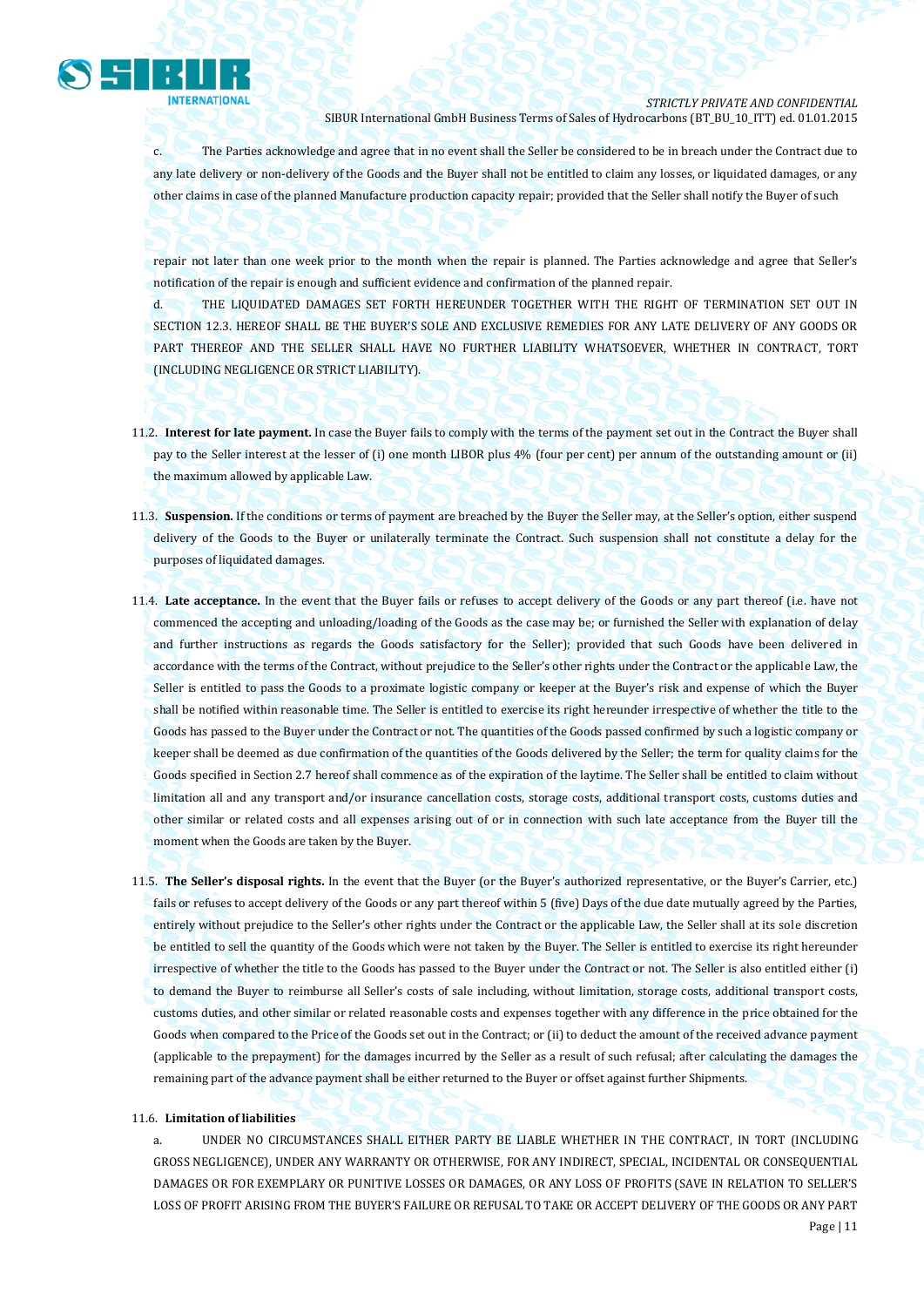

THEREOF CONTRARY TO THE TERMS OF THE CONTRACT) OR REVENUES, OR ANY COST OF LABOR, RESULTING FROM OR ARISING OUT OF OR IN CONNECTION WITH THE GOODS OR SELLER'S PERFORMANCE UNDER, OR BREACH OF, THE CONTRACT, EVEN IF THE PARTIES HAVE BEEN ADVISED OF THE POSSIBILITY OF SUCH DAMAGES. EACH PARTY SHALL UNDERTAKE ITS BEST EFFORTS TO MITIGATE ITS LOSSES.

b. FOR THE AVOIDANCE OF DOUBT, EITHER PARTY MAY SEEK TO RECOVER FROM THE DEFAULTING PARTY ANY ACTUAL DIRECT DAMAGES INCURRED AS A RESULT OF THE DEFAULTING PARTY'S BREACH OF CONTRACT (INCLUDING, BUT NOT LIMITED TO, REASONABLE ATTORNEYS' FEES AND COSTS); PROVIDED, HOWEVER, THAT NOTWITHSTANDING ANYTHING CONTAINED HEREIN, TO THE FULL EXTENT PERMITTED BY APPLICABLE LAW, IN NO EVENT SHALL THE SELLER'S LIABILITY IN CONNECTION WITH THE GOODS OR THE CONTRACT EXCEED THE TOTAL GOODS VALUE (INCLUDING, BUT NOT LIMITED TO TRANSPORTATION COSTS, STORAGE COSTS, ETC.) PAID TO THE SELLER BY THE BUYER FOR THE GOODS.

c. UNDER NO CIRCUMSTANCES SHALL THE SELLER BE LIABLE FOR THE BUYER'S LOSS OF PROFIT, NON RECEIPT OF REVENUE, BUSINESS INTERRUPTIONS, THE SUSPENSION OF COMMERCIAL ACTIVITIES, OR FOR ANY INDIRECT LOSS IRRESPECTIVE OF ITS CHARACTER AND REASON.

d. BOTH PARTIES ACKNOWLEDGE AND AGREE THAT THE EXCLUSIVE REMEDIES AND LIMITATIONS OF LIABILITIES SET FORTH HEREIN WERE BARGAINED FOR ON AN EQUAL FOOTING AND ARE CONDITIONS OF THE CONTRACT.

e. NOTHING IN THE CONTRACT SHALL LIMIT OR EXCLUDE THE LIABILITY OF EITHER PARTY FOR DEATH OR PERSONAL INJURY RESULTING FROM ITS NEGLIGENCE OR FOR FRAUDULENT MISREPRESENTATION.

f. Adverse Weather. The Parties shall not be liable for delay caused by adverse weather. Notwithstanding the customary rules at the Place of Destination the Parties agree to evenly split losses caused by the adverse weather conditions and beyond the insurance coverage or other compensation from third parties.

# **PARAGRAPH XII DURATION**

12.1. The Contract shall come into effect on the Signing Date and, subject to observance of Sections 12.2-12.3. hereof shall continue in force until all obligations have been fulfilled (unless earlier terminated hereunder or the Parties agreed otherwise in writing) and in the part of payments – until such time that same are made in full.

### 12.2. **Buyer's default**

a) The Seller may, at its sole discretion and in addition to any other legal remedies it may have, upon giving written notice to the Buyer suspend all deliveries under the Contract and/or unilaterally terminate the Contract where:

- i. the Buyer is in breach of any condition of the Contract;
- ii. delivery or unloading of the Goods is delayed due to any cause(s) attributable to the Buyer and such delay is not excused by any other provision of the Contract;
- iii. loading or unloading of the Goods is delayed by more than 10 (ten) hours after the NOR has been tendered due to reasons attributable to the Buyer;
- iv. the Buyer or its parent company commences, or becomes the subject of, any bankruptcy, insolvency, reorganization, administration, liquidation or similar proceeding or is in the Seller's reasonable opinion expected to be unable or unwilling to pay its debts as the same become due;
- v. the Buyer or its parent company ceases or threatens to cease to function as a going concern or conduct its operations in the normal course of business;
- vi. a creditor attaches or takes possession of all or a substantial part of the assets of the Buyer or its parent company; or
- vii. if applicable, the Buyer delays the provision of the parent company guarantee or other security of its obligations as provided in the Contract for more than 10 (ten) Business Days.
- b) Where the Seller suspends delivery of the Goods due to any of the events referred to under the Section 12.2. a) hereof, the Seller may, so long as such event is continuing, at any time unilaterally terminate the entire Contract.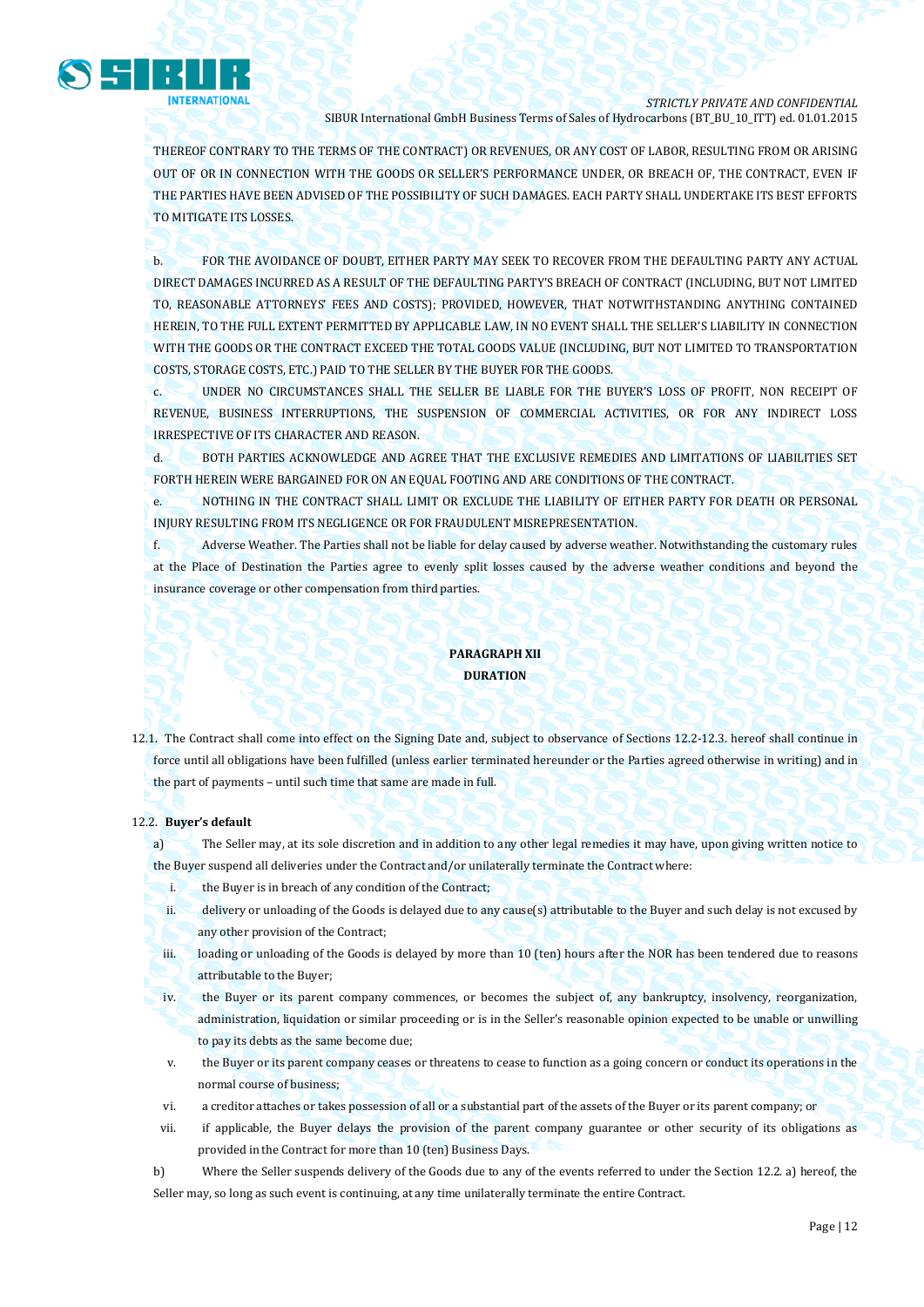

c) Where, pursuant to the provisions of Section 12.2. hereof, the Seller, under the Contract providing for multiple Shipments, temporarily suspends the delivery of the Shipment and then decides to resume delivery of the Shipments under the Contract, the Seller may cancel the suspended delivery of Shipment and shall be under no obligation to make up for any quantity of the Goods that would have been delivered to the Buyer but for such suspension.

d) Where the Contract provides for multiple Shipments then the rights given to the Seller in the Section 12.2. hereof, apply to all such Shipments where the Seller is allowed to terminate in respect of one Shipment, then it is entitled to terminate all the remaining Shipments.

e) Any termination of the Contract by the Seller shall be without prejudice to the rights and obligations of each Party as accrued on the date of termination.

## 12.3. **Seller's default**

a) The Buyer may at its sole discretion, and in addition to any other legal remedies it may have, upon giving notice to the Seller terminate the Contract, where the Seller, for any reason whatsoever, is in a material breach of any conditions of the Contract.

b) In relation to multiple Shipments under the Contract, the Buyer's right to terminate under this Section 12.3 hereof or otherwise, only applies to the Shipment in respect of which the Seller is in breach and not to future Shipments.

c) Any termination of the Contract by the Buyer shall be without prejudice to the rights and obligations of each Party as accrued at the date of termination.

12.4 In the event of termination of the Contract by either Party pursuant to the provisions of Section 12.2 or Section 12.3 hereof then, save where the Buyer has terminated only part of a multiple Shipments under the Contract, and in addition to any direct losses arising from the default or breach, the Party so terminating shall be entitled to claim damages from the Party in default as if the Party in default had failed to deliver or failed to accept, as the case may be, such quantity of the Goods as remained to be delivered under the Contract at the date of termination.

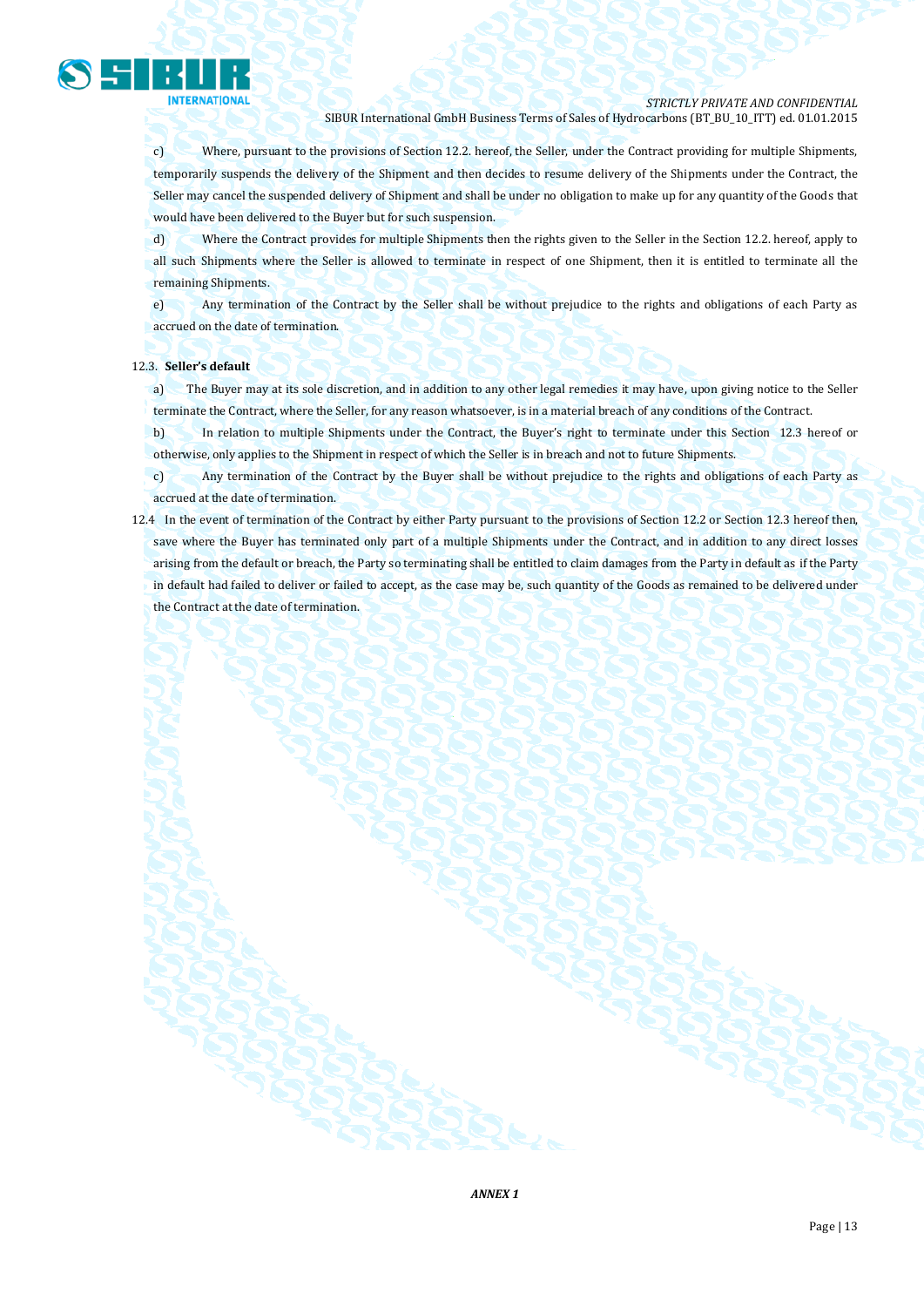

# *CONTRACT (TEMPLATE)*

| <b>The Buyer</b>                                                                                                 | <b>The Seller</b>                                                                                                |
|------------------------------------------------------------------------------------------------------------------|------------------------------------------------------------------------------------------------------------------|
|                                                                                                                  |                                                                                                                  |
| [insert the name of the company], a company organized and<br>existing under the law of finsert the country name] | [insert the name of the company], a company organized and<br>existing under the law of [insert the country name] |
| with its registered legal address at [insert the address]                                                        | with its registered legal address at [insert the address]                                                        |
| represented by [insert the authorized person of the company]                                                     | represented by [insert the authorized person of the company]                                                     |
| acting on the basis of [insert]                                                                                  | acting on the basis of [insert]                                                                                  |
| Attn. to:                                                                                                        | Attn. to:                                                                                                        |
| Tel.                                                                                                             | Tel.                                                                                                             |
| FAX:                                                                                                             | FAX:                                                                                                             |
| E-MAIL:                                                                                                          | E-MAIL:                                                                                                          |

### **CONTRACT № [insert the number]**

| <b>Signing</b><br>Place: [insert the place] | <b>Date</b>        |                      | <b>[insert]</b>                        | document                            |                                         | date]:                  |
|---------------------------------------------|--------------------|----------------------|----------------------------------------|-------------------------------------|-----------------------------------------|-------------------------|
| I. GOODS                                    | <b>II. QUALITY</b> | <b>III. QUANTITY</b> | <b>DELIVERY</b><br>IV.<br><b>BASIS</b> | <b>V.TRANSPORTATION</b>             | VI.<br><b>SHIPMENT</b><br><b>PERIOD</b> | <b>VII. LAYTIME</b>     |
|                                             |                    |                      |                                        |                                     |                                         |                         |
| VIII.<br><b>DEMURRAGE</b>                   | IX. PRICE          | X. PAYMENT TERMS     |                                        | XI. RESPONSIBILITIES OF THE PARTIES |                                         | XII.<br><b>DURATION</b> |
|                                             |                    |                      |                                        |                                     |                                         |                         |

# BUSINESS TERMS

1. This Contract is intended to be accompanied and supplemented by Business Terms [insert the number/name of the Business Terms] of SIBUR International GmbH ("Business Terms") which shall be accessed via the following link [www.sibur](http://www.sibur-int.com/)[int.com.](http://www.sibur-int.com/)

2. It is expressly agreed and acknowledged by the Buyer that the Business Terms are the integral part hereof and considered incorporated into this Contract.

3. THE BUYER HEREBY EXPRESSLY ACKNOWLEDGES AND CONFIRMS THAT THE BUSINESS TERMS WERE READ VERY CAREFULLY, ACCURATELY AND PRECISELY AS THEY INCLUDE CERTAIN EXCLUSIONS, INCLUDING BUT NOT LIMITED TO, LIMITATIONS OF LIABILITY CONDITIONS, ARBITRATION AGREEMENT AND CONFIRMATION PROCEDURE.

4. If there is any conflict, ambiguity or inconsistency between the terms and conditions of this Contract and the terms and conditions of the Business Terms, the terms and conditions of this Contract shall prevail.

|            | an sa<br><u> The Common Section (In the Common Section )</u> | <b>SECTION</b> |  |
|------------|--------------------------------------------------------------|----------------|--|
| The Buyer: |                                                              | The Seller:    |  |
|            |                                                              |                |  |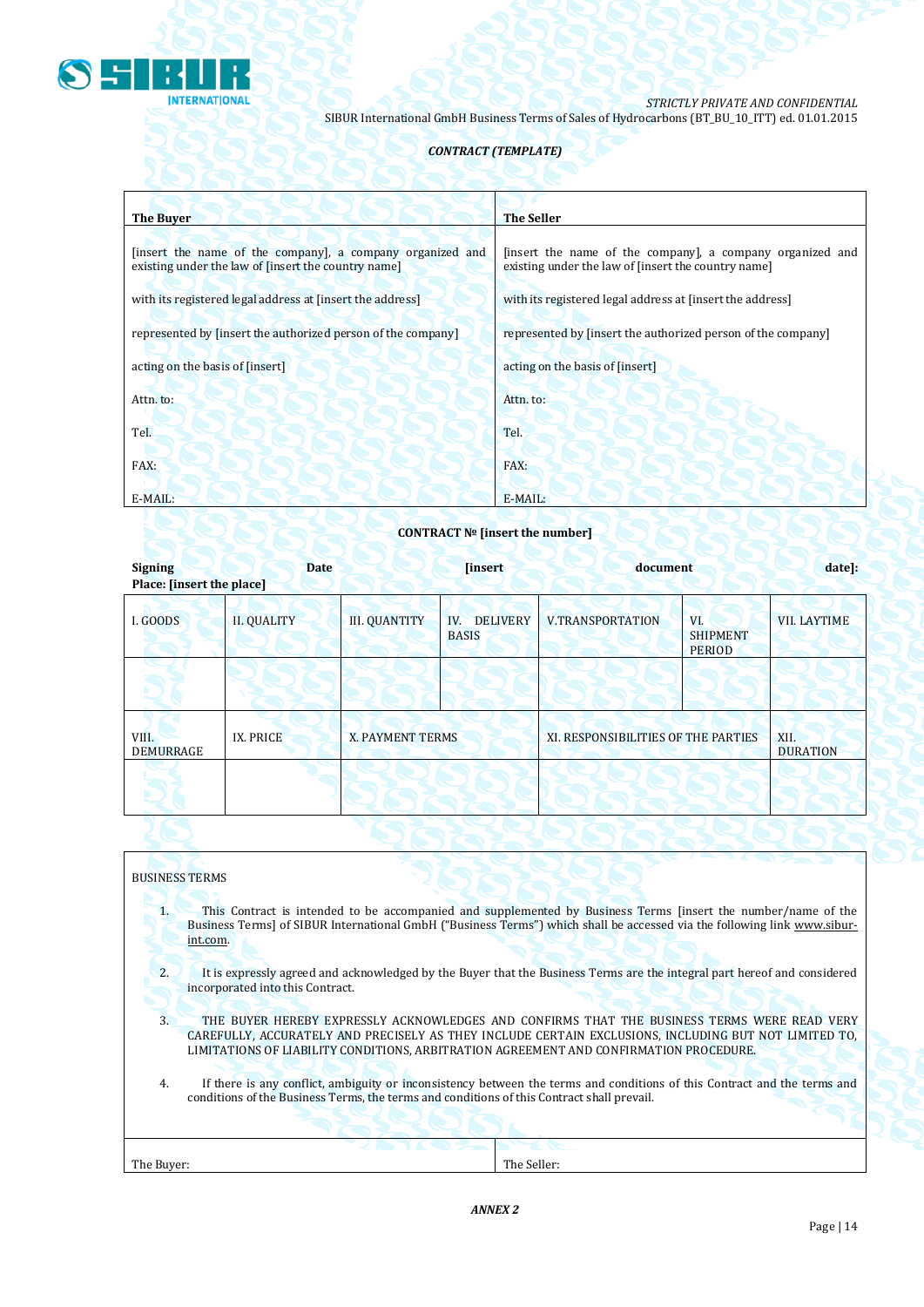

#### *GUARANTEE (TEMPLATE)*

Signing Date: [ ] [ ]

*GUARANTEE*

THIS GUARANTEE (the "Guarantee") is made as a deed on the date written above (the "Signing Date")

BY:

 $\lceil$ , a company organised and existing under the laws of  $\lceil$ , with its office at  $\lceil$ , represented by,  $\lceil$ , acting on the basis of  $\lceil$ ("Guarantor"),

IN FAVOUR OF:

SIBUR International GmbH, a company organised and existing under the laws of Austria, with its registered legal address at Prinz-Eugen-Straße 8-10, A-1040 Vienna, Austria ("Seller", and, together with Guarantor, the "Parties", each being a "Party").

RECITALS:

WHEREAS, the Seller and  $\lceil \cdot \rceil$ , a company organised and existing under the laws of  $\lceil \cdot \rceil$ , with its registered legal address at  $\lceil \cdot \rceil$ (hereinafter referred to as the "Buyer"), entered into a Contract [ ] dated [ ] between the Seller, on the one hand and the Buyer, on the other hand (hereinafter referred to as the "Contract"); and

WHEREAS, the Guarantor has agreed to provide assurances for fulfilment of Buyer's payments and other obligations under and in connection with the Contract ;

NOW, THEREFORE, in consideration of the foregoing and for other good and valuable consideration, the receipt and sufficiency of which is hereby acknowledged, Guarantor hereby agrees as follows:

THIS GUARANTEE WITNESSETH as follows:

Guarantee. Guarantor hereby irrevocably, absolutely and unconditionally:

guarantees as primary obligor to Seller and not merely as surety only the full, complete and punctual performance by Buyer of all obligations, duties and undertakings of Buyer under the Contract, as may be amended or modified from time to time. Should Buyer fail to perform any of said obligations, Guarantor undertakes to and shall perform such obligations, or arrange performance thereof, in accordance with the terms of the Contract;

guarantees as aforesaid and without prejudice to the generality of the foregoing, the punctual payment by Buyer of any sums due by Buyer to Seller under or in respect of or pursuant to the Contract, as the Contract may be amended or modified from time to time, including (but not limited to) any claims or damages for breach thereof and together with any interest due thereon (collectively with the obligations referred to in paragraph (a) of this Clause, the "Guaranteed Obligations");

undertakes with Seller that whenever Buyer does not pay any amount when due under the Contract, Guarantor shall within [insert the period] business days after receiving a demand from Seller pay to Seller that amount as if it was the principal obligor. Should Guarantor default for any reason to pay the respective amount pursuant to Seller's request within the term specified above, Guarantor shall pay interest toSeller in the amount of one per cent (1%) of the outstanding unpaid amount per week;

indemnifies Seller immediately on demand against any costs, loss or liability suffered by Seller as a result of any Guaranteed Obligation being or becoming unenforceable, invalid or illegal. The amount of cost, loss or liability shall be equal to the amount which Seller would have been entitled to recover if such Guaranteed Obligations were enforceable, valid or illegal.

This Guarantee is a continuing guarantee and will extend to (i) the ultimate balance of sums payable by Buyer to Seller and/or (ii) the performance of the other Guaranteed Obligations by Buyer under the Contract, regardless of any intermediate payment or discharge in whole or in part.

Guarantee Absolute. The obligations of Guarantor hereunder shall not be affected by any act, omission, matter or thing which but for this provision might operate to release or otherwise exonerate Guarantor from Guarantor's obligations hereunder in whole or in part. The liability of the Guarantor under this Guarantee shall be absolute and unconditional irrespective of: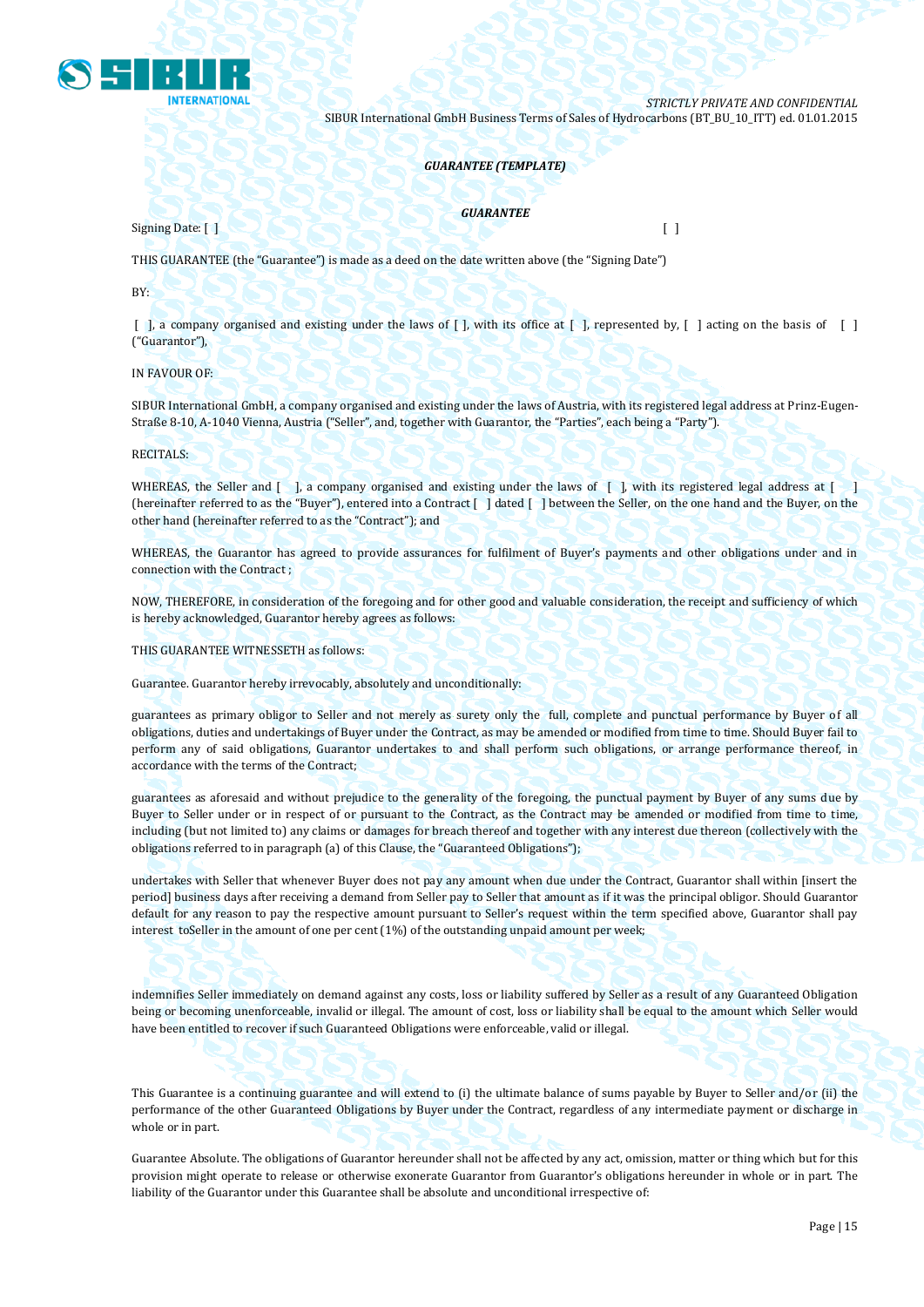

any lack of validity or enforceability of or defect or deficiency in the Contract or any other documents executed in connection with the Contract;

any modification, extension or waiver of any terms of the Contract;

any change in the time, manner, terms or place of payment of or in any other term of, all or any of the Guaranteed Obligations, or any other amendment or waiver of or any consent to departure from any agreement or instrument executed in connection therewith;

any failure, omission, delay, waiver or refusal by Seller to exercise, in whole or in part, any right or remedy held by Seller with respect to the Contract or any transaction under the Contract;

any change in the existence, structure or ownership of Guarantor or Buyer, or insolvency, bankruptcy, reorganisation or other similar proceeding affecting Buyer or its assets;

any other circumstance that might otherwise constitute a discharge,postponement, reduction, non-provability or other similar circumstance affecting any obligation of Buyer under the Contract or of Guarantor on respect of this Guarantee, other than payment in full and/or performance (as the case may be) of the Guaranteed Obligations; or

Guarantor's lack of awareness or notice of any of the foregoing.

The obligations of Guarantor hereunder are several from Buyer or any other person or entity, and are primary obligations concerning which Guarantor is the principal obligor. There are no conditions precedent to the enforcement of this Guarantee, except as expressly contained herein.

Guarantor agrees and acknowledges that any decision of any arbitral tribunal appointed in accordance with the Contract and/or any court in respect of or in connection with the Contract or any agreement reached between Buyer and Seller shall be binding on Guarantor as a party to this Guarantee.

This Guarantee shall continue to be effective or be reinstated, as the case may be, if at any time any payment of any of Guaranteed Obligations are annulled, set aside, invalidated, declared to be fraudulent or preferential, rescinded or must otherwise be returned, refunded or repaid by the Seller upon the insolvency, bankruptcy, dissolution, liquidation or reorganization of Buyer or any other guarantor, or upon or as a result of the appointment of an administrator, provisional liquidator, receiver, intervener or conservator of, or trustee or similar officer for, Buyer or any other guarantor or any substantial part of its property or otherwise, all as though such payment or payments had not been made.

Waiver. Guarantor hereby waives its right to be discharged by, or have a claim against Seller in respect of any amendment or supplement being made to the Contract and/or this Guarantee and agrees that this Guarantee shall not in any way be adversely affected or impaired by any time, indulgence, waiver, consent or any other concession granted to Buyer r and/or the Guarantor.

The Guarantor undertakes to Seller that Guarantor has not taken and will not take any security from Seller in respect of Guarantor's obligations hereunder. Any security taken by Guarantor in breach of this provision and all monies at any time received in respect thereof shall be held in trust for Seller as security for the obligations of Guarantor hereunder. Guarantor waives any defence or right arising by reason of any disability or lack of authority or power of Seller and shall remain liable hereunder if Seller, Buyer or any other party shall not be liable under the Contract for such reason.

Expenses. Guarantor agrees to pay on demand any reasonable costs, including reasonable legal fees, and other documented expenses incurred by Seller in enforcing Guarantor's payment obligations under this Guarantee.

Notices. All demands, notices and other communications provided for hereunder shall, unless otherwise specifically provided herein, be in English in writing and shall be addressed and delivered in person or by Federal Express, DHL (or other recognized international courier service requiring signature upon receipt) or by facsimile or email (as evidenced by a paper copy of such email) to the party receiving the notice at the address set forth below or at such address as may be designated by written notice, from time to time, to the other party. Such demands, notices and other communications shall be deemed effective upon receipt or, in the case of facsimile or email or other means of telecommunication, upon written confirmation of receipt by the other Party (such confirmation to be transmitted in person, by email or international courier as provided above). For purposes of notice, the addresses of the Parties shall be as follows:

If to the Seller: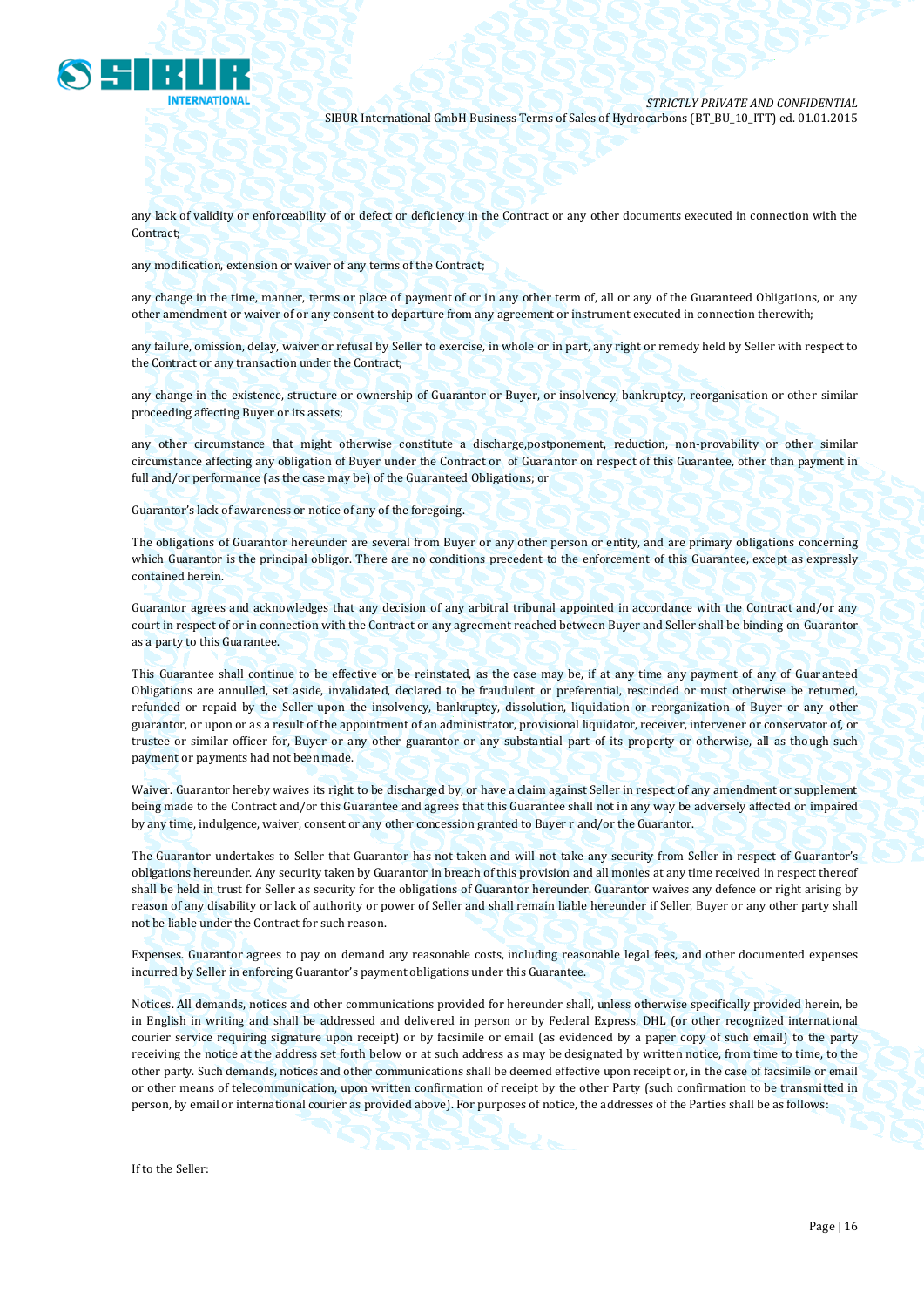

For the attention of: [insert]

Address: [insert]

Facsimile no.: [insert]

Email: [insert]

If to the Guarantor:

For the attention of: [insert]

Address: [insert]

Facsimile no.: [insert]

Email: [insert]

Demand and Payment. Any demand by Seller for performance hereunder shall be in writing and delivered to Guarantor pursuant to Clause 5 hereof, and shall (a) reference this Guarantee, (b) specifically identify Buyer and the Guaranteed Obligations to be paid and/or performed (as the case may be) and (c) set forth payment instructions in respect of any amount or amounts payable to Seller. There are no other requirements of notice, presentment or demand other than stated in this Guarantee.

Any payment to be made hereunder by Guarantor shall be made without set off or counterclaim save as hereinbefore provided and shall be made free and clear of, and without deduction for or on account of, any present or future taxes, duties, charges, fees, deductions or withholdings of any nature whatsoever and by whomsoever imposed.

Assignment; Successors and Assigns. The provisions of this Guarantee shall be binding on and inure to the benefit of Seller and its respective successors and permitted assigns. None of the Parties may assign its rights and/or delegate its obligations under this Guarantee to any third party without the other Parties' prior written consent, except that the Seller may assign this Guarantee to a third party without such consent and the assignee becomes the beneficiary of the right to require the performance of Guaranteed Obligations ("Permitted Assignment"). Guarantor acknowledges that if this Guarantee is assigned by Seller in connection with a Permitted Assignment, then this Guarantee shall continue in full and effect and Guarantor shall continue to guarantee the performance of Guaranteed Obligations to Seller's assignee on the terms of this Guarantee and, if requested by Seller, shall enter into a guarantee on the same terms as this Guarantee directly with Seller's assignee. Guarantor also acknowledges that if the Contract is assigned by Buyer in

accordance with the provisions of the Contract, then this Guarantee shall continue in full force and effect and Guarantor shall continue to guarantee the performance of Guaranteed Obligations in accordance with the Contract by Buyer's assignee on the terms of this Guarantee.

Applicable law and Arbitration. This Guarantee, andany non-contractual obligations arising out of or in connection with this Guarantee, shall be governed by and construed in accordance with the laws of England and Wales notwithstanding the choice of law rules of any jurisdiction and determined without reference to the principles of conflicts of laws. Any dispute arising out of or in connection with this Guarantee, including any question regarding its existence, validity or termination, shall be referred to and finally resolved by arbitration under the London Court of International Arbitration (LCIA) Rules, which Rules are deemed to be incorporated by reference into this Clause.

The number of arbitrators shall be three. Each Party shall nominate one arbitrator and the two appointed arbitrators shall appoint a third arbitrator who shall serve as the chairman of the arbitration tribunal. Unless otherwise agreed by the Parties, all arbitrators shall be fluent in English and have experience in acting as an arbitrator.

The seat, or legal place, of arbitration shall be London, England.

The language to be used in the arbitral proceedings shall be English.

The Parties undertake to keep confidential all awards in any arbitration, together with all materials in the proceedings created for the purpose of the arbitration and all other documents produced by another party in the proceedings not otherwise in the public domain -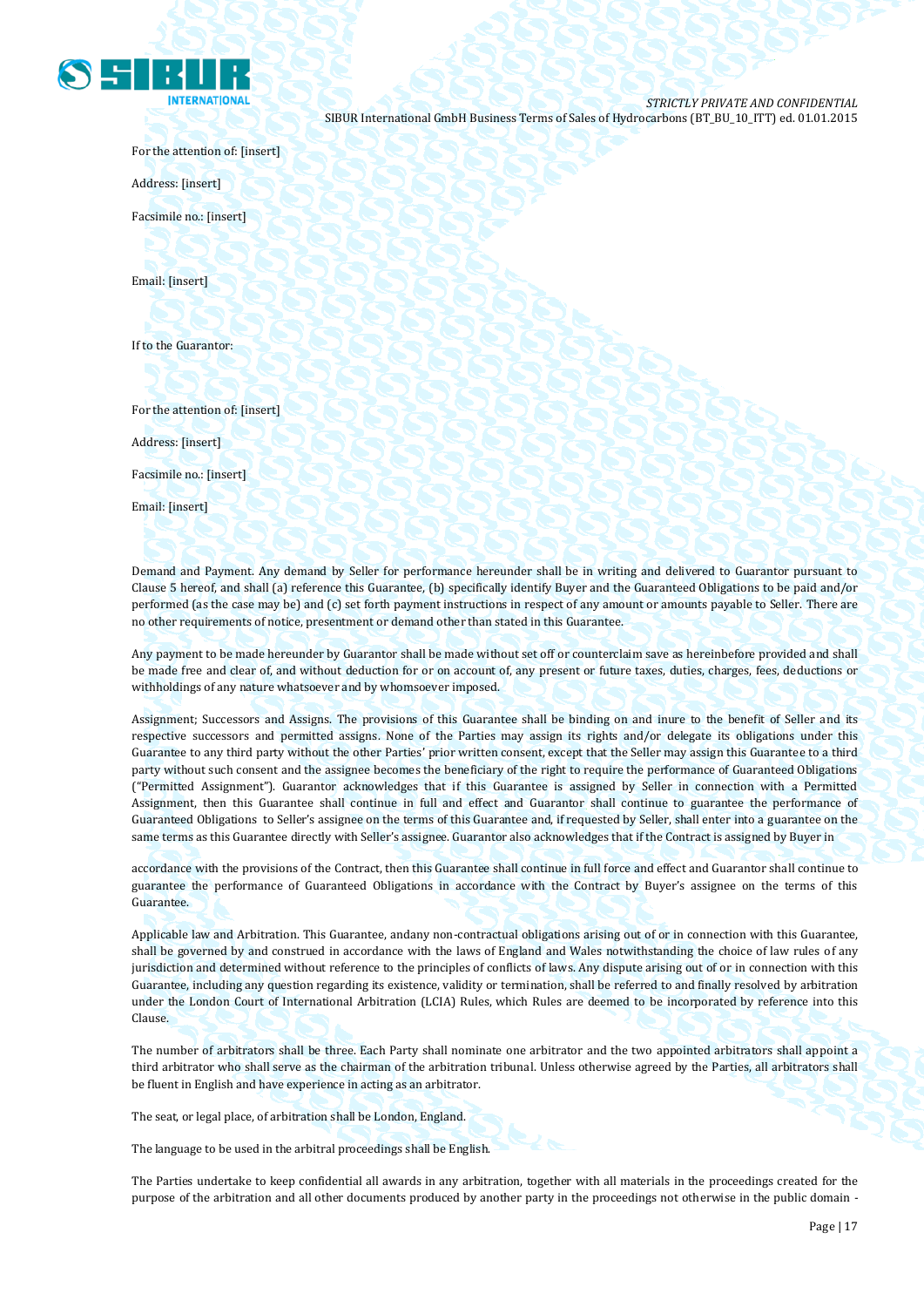

save and to the extent that disclosure may be required of a party by legal duty, to protect or pursue a legal right or to enforce or challenge an award in bona fide legal proceedings before a state court or other judicial authority.

By agreeing to arbitration in accordance with this Clause, the Parties agree that no competent court in any relevant jurisdiction will have the power to issue a pre-arbitral injunction, pre-arbitral attachment or other order in aid of the arbitration proceedings or the enforcement of any award.

Parties shall submit documents in English. Documents submitted in a language other than English shall be translated into English at the expense of the Party submitting the documents. Each Party shall have the right, at its sole cost and expense, to have an interpreter attend the arbitration hearings if it so chooses.

No Waiver; Remedies. No failure on the part of a Party to exercise, and no delay in exercising, any right hereunder shall operate as a waiver thereof, nor shall any single or partial exercise of any right hereunder preclude any other of further exercise thereof o the exercise of any other right. The remedies herein provided are cumulative and not exclusive of any remedies provided by the applicable law.

Validity. This Guarantee shall be deemed effective for all purposes as of the Signing Date . Except for any claim notified before the expiry date, this Guarantee and Guarantor's liability to Seller hereunder shall continue and remain in full force and effect until the date on which all the guaranteed sums have been paid in full and all of Buyer's obligations under the Contract have been performed in full.

Until Guarantor's liability to Seller expires pursuant to this Guarantee, Guarantor shall not enter into any transaction which would make this Guarantee unenforceable, delay its enforcement or have an adverse effect on its enforceability, including without limitation any agreement which prohibits Guarantor from performing its obligations hereunder, without Seller's prior written consent to such transaction that specifically references to this Clause 10.

Amendments. A written Amendment executed solely by Guarantor may extend the termination date of this Guarantee. No other amendment of this Guarantee shall be effective unless in writing and signed by Guarantor and Seller. Neither waiver of any provision of this Guarantee nor consent to any departure by either Party from the terms hereof shall in any event be effective unless such waiver shall be in writing and signed by other Party. Any such waiver shall be effective inly in the specific instance and for specific purpose for which it was given.

Severability. Each provision of this Guarantee is severable and distinct from the others. Seller and Guarantor intend that every such provision shall be and remain valid and enforceable to the fullest extent permitted by applicable law. If any such provision is or at any time becomes to any extent invalid, illegal or unenforceable under any enactment of rule of applicable law, it shall to that extent be deemed not to form part of this Guarantee but (except to that extent in the case of that provision) it and other provisions of this Guarantee shall continue in full force and effect and their validity, legality and enforceability shall not be thereby affected or impaired.

Headings, References and Usage of Terms. This Guarantee is executed in the English language. All capitalised terms used, but not defined, in this Guarantee but defined in the Contract shall have the respective meanings set forth in the Contract. In this Guarantee, the singular shall include the plural and vice versa . The terms "herein" and "hereunder" and similar terms shall be interpreted to refer to this entire Guarantee.

The Guarantor's warranties and representations. The Guarantor warrants and represents that:

The Guarantor is a company duly organised, validly existing and in good standing under the laws of the country of its incorporation. The Guarantor has all requisite corporate power and authority to carry on its business as presently conducted and as proposed to be conducted. Guarantor is duly qualified to transact business and is in good standing in each jurisdiction in which it operates it business;

All corporate action required to be taken by Guarantor in order to authorise Guarantor to enter into this Guarantee, and to perform its obligations hereunder, has been taken. All action on the part of the officers of Guarantor necessary for the execution and delivery of this Guarantee, the performance of all obligations of Guarantor under this Guarantee have been taken. This Guarantee, when executed and delivered by Guarantor, shall constitute valid and legally binding obligations of Guarantor, enforceable against the Guarantor in accordance with its terms;

No consent, approval, order or authorisation of, or registration, qualification, designation, declaration or filing with, any federal, state or local governmental authority is required on the part of Guarantor in connection with execution, delivery or performance of this Guarantee;

There is no claim, action, suit, proceeding, arbitration, complaint, charge or investigation pending or currently threatened that questions the validity of the Guarantee or the right of Guarantor to enter into it or perform its obligations under it; and